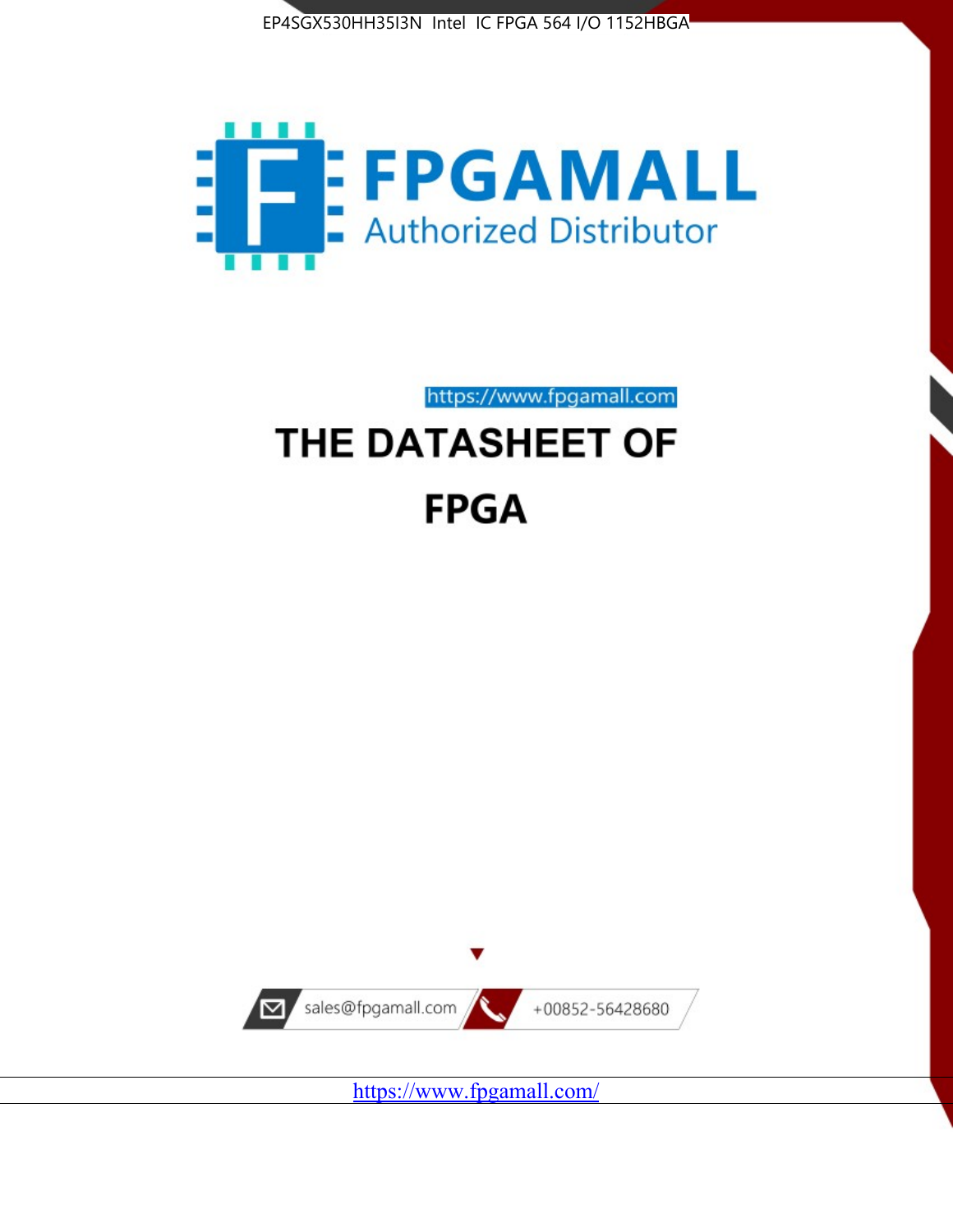EP4SGX530HH35I3N Intel IC FPGA 564 I/O 1152HBGA



# **1. Overview for the Stratix IV Device Family**

**SIV51001-3.5**

Altera® Stratix® IV FPGAs deliver a breakthrough level of system bandwidth and power efficiency for high-end applications, allowing you to innovate without compromise. Stratix IV FPGAs are based on the Taiwan Semiconductor Manufacturing Company (TSMC) 40-nm process technology and surpass all other high-end FPGAs, with the highest logic density, most transceivers, and lowest power requirements.

The Stratix IV device family contains three optimized variants to meet different application requirements:

- Stratix IV E (Enhanced) FPGAs—up to 813,050 logic elements (LEs), 33,294 kilobits (Kb) RAM, and 1,288 18 x 18 bit multipliers
- Stratix IV GX transceiver FPGAs—up to 531,200 LEs, 27,376 Kb RAM, 1,288 18 x 18-bit multipliers, and 48 full-duplex clock data recovery (CDR)-based transceivers at up to 8.5 Gbps
- Stratix IV GT—up to 531,200 LEs, 27,376 Kb RAM, 1,288 18 x 18-bit multipliers, and 48 full-duplex CDR-based transceivers at up to 11.3 Gbps

The complete Altera high-end solution includes the lowest risk, lowest total cost path to volume using HardCopy® IV ASICs for all the family variants, a comprehensive portfolio of application solutions customized for end-markets, and the industry leading Quartus® II software to increase productivity and performance.

For information about upcoming Stratix IV device features, refer to the *Upcoming [Stratix IV Device Features](http://www.altera.com/literature/hb/stratix-iv/uf01001.pdf?GSA_pos=2&WT.oss_r=1&WT.oss=upcoming)* document.

f For information about changes to the currently published *Stratix IV Device Handbook*, refer to the *[Addendum to the Stratix IV Device Handbook](http://www.altera.com/literature/hb/stratix-iv/stx4_siv54002.pdf)* chapter.

This chapter contains the following sections:

- "Feature Summary" on page 1–2
- "Architecture Features" on page 1–6
- "Integrated Software Platform" on page 1–19
- "Ordering Information" on page 1–19

@2016 Altera Corporation. All rights reserved. ALTERA, ARRIA, CYCLONE, HARDCOPY, MAX, MEGACORE, NIOS, QUARTUS and STRATIX words and logos are trademarks of Altera Corporation and registered in the U.S. Patent and Trademark



Stratix IV Device Handbook Volume 1 January 2016

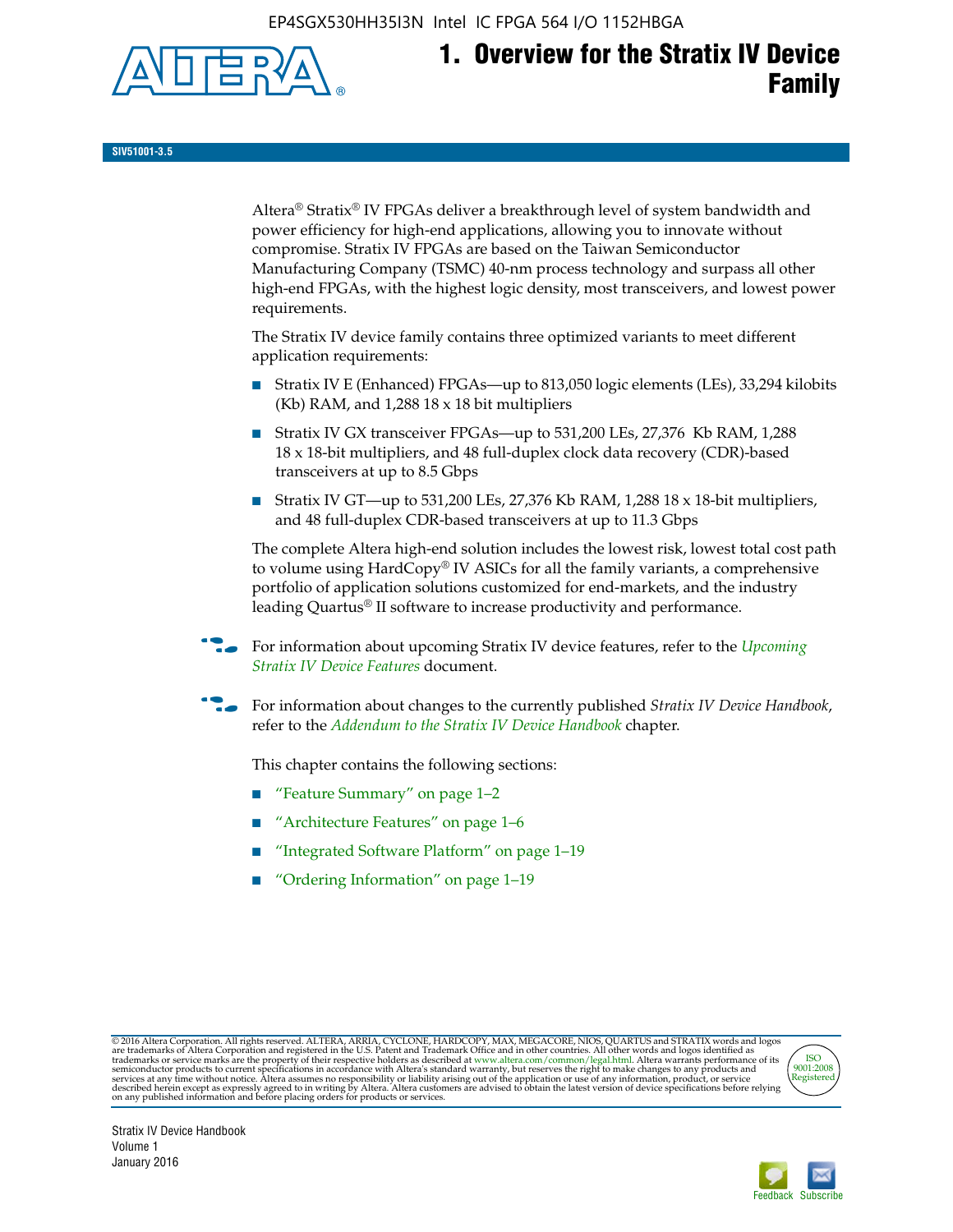# **Feature Summary**

The following list summarizes the Stratix IV device family features:

- Up to 48 full-duplex CDR-based transceivers in Stratix IV GX and GT devices supporting data rates up to 8.5 Gbps and 11.3 Gbps, respectively
- Dedicated circuitry to support physical layer functionality for popular serial protocols, such as PCI Express (PCIe) (PIPE) Gen1 and Gen2, Gbps Ethernet (GbE), Serial RapidIO, SONET/SDH, XAUI/HiGig, (OIF) CEI-6G, SD/HD/3G-SDI, Fibre Channel, SFI-5, and Interlaken
- Complete PCIe protocol solution with embedded PCIe hard IP blocks that implement PHY-MAC layer, Data Link layer, and Transaction layer functionality

**For more information, refer to the** *[IP Compiler for PCI Express User Guide](http://www.altera.com/literature/ug/ug_pci_express.pdf)***.** 

- Programmable transmitter pre-emphasis and receiver equalization circuitry to compensate for frequency-dependent losses in the physical medium
- Typical physical medium attachment (PMA) power consumption of 100 mW at 3.125 Gbps and 135 mW at 6.375 Gbps per channel
- 72,600 to 813,050 equivalent LEs per device
- 7,370 to 33,294 Kb of enhanced TriMatrix memory consisting of three RAM block sizes to implement true dual-port memory and FIFO buffers
- High-speed digital signal processing (DSP) blocks configurable as 9 x 9-bit,  $12 \times 12$ -bit,  $18 \times 18$ -bit, and  $36 \times 36$ -bit full-precision multipliers at up to 600 MHz
- Up to 16 global clocks (GCLK), 88 regional clocks (RCLK), and 132 periphery clocks (PCLK) per device
- Programmable power technology that minimizes power while maximizing device performance
- Up to 1,120 user I/O pins arranged in 24 modular I/O banks that support a wide range of single-ended and differential I/O standards
- Support for high-speed external memory interfaces including DDR, DDR2, DDR3 SDRAM, RLDRAM II, QDR II, and QDR II+ SRAM on up to 24 modular I/O banks
- High-speed LVDS I/O support with serializer/deserializer (SERDES), dynamic phase alignment (DPA), and soft-CDR circuitry at data rates up to 1.6 Gbps
- Support for source-synchronous bus standards, including SGMII, GbE, SPI-4 Phase 2 (POS-PHY Level 4), SFI-4.1, XSBI, UTOPIA IV, NPSI, and CSIX-L1
- Pinouts for Stratix IV E devices designed to allow migration of designs from Stratix III to Stratix IV E with minimal PCB impact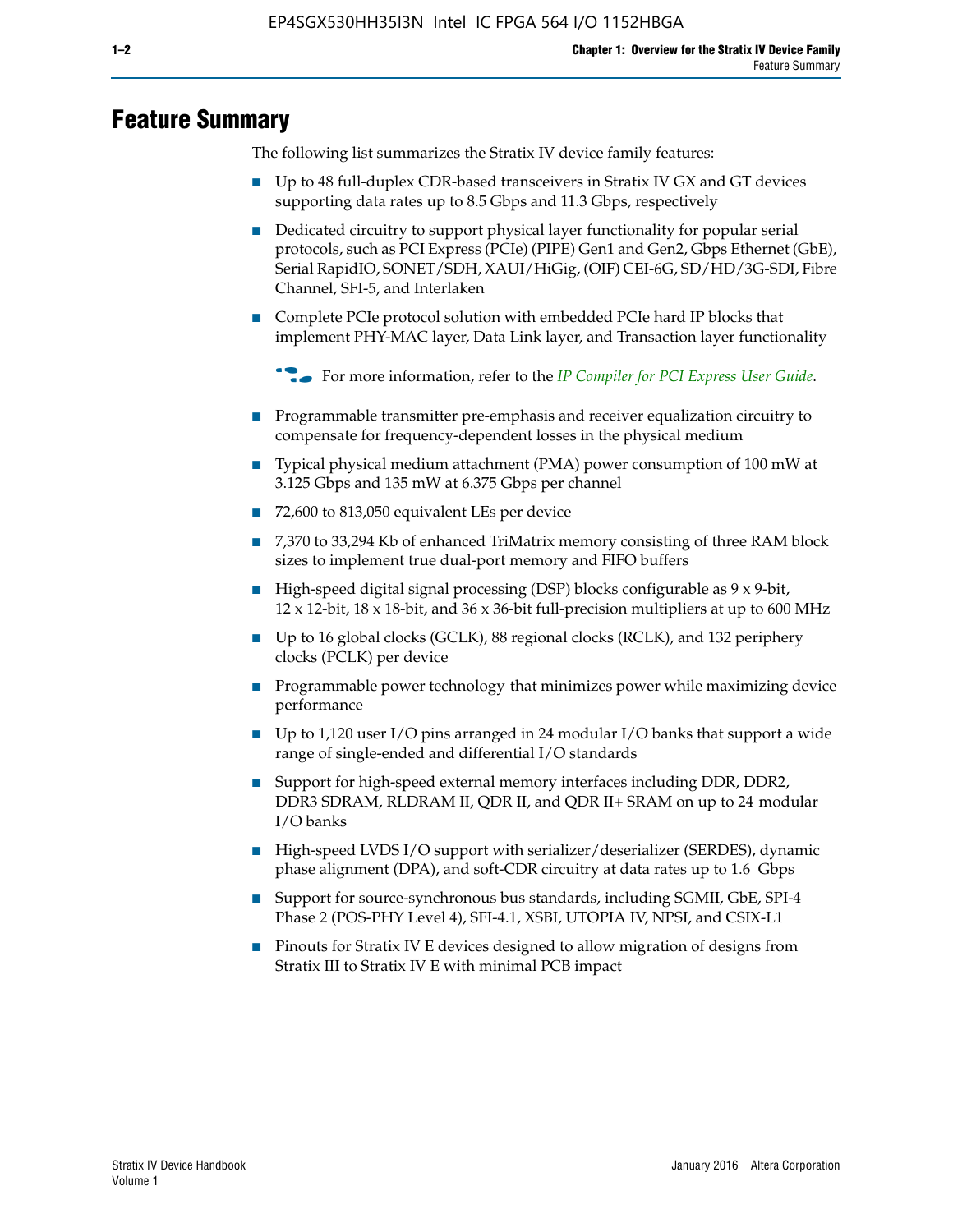# **Stratix IV GX Devices**

Stratix IV GX devices provide up to 48 full-duplex CDR-based transceiver channels per device:

- Thirty-two out of the 48 transceiver channels have dedicated physical coding sublayer (PCS) and physical medium attachment (PMA) circuitry and support data rates between 600 Mbps and 8.5 Gbps
- The remaining 16 transceiver channels have dedicated PMA-only circuitry and support data rates between 600 Mbps and 6.5 Gbps
- **1 The actual number of transceiver channels per device varies with device selection. For** more information about the exact transceiver count in each device, refer to Table 1–1 on page 1–11.
- 1 For more information about transceiver architecture, refer to the *[Transceiver](http://www.altera.com/literature/hb/stratix-iv/stx4_siv52001.pdf)  [Architecture in Stratix IV Devices](http://www.altera.com/literature/hb/stratix-iv/stx4_siv52001.pdf)* chapter.

Figure 1–1 shows a high-level Stratix IV GX chip view.

#### **Figure 1–1. Stratix IV GX Chip View** *(1)*



#### **Note to Figure 1–1:**

(1) Resource counts vary with device selection, package selection, or both.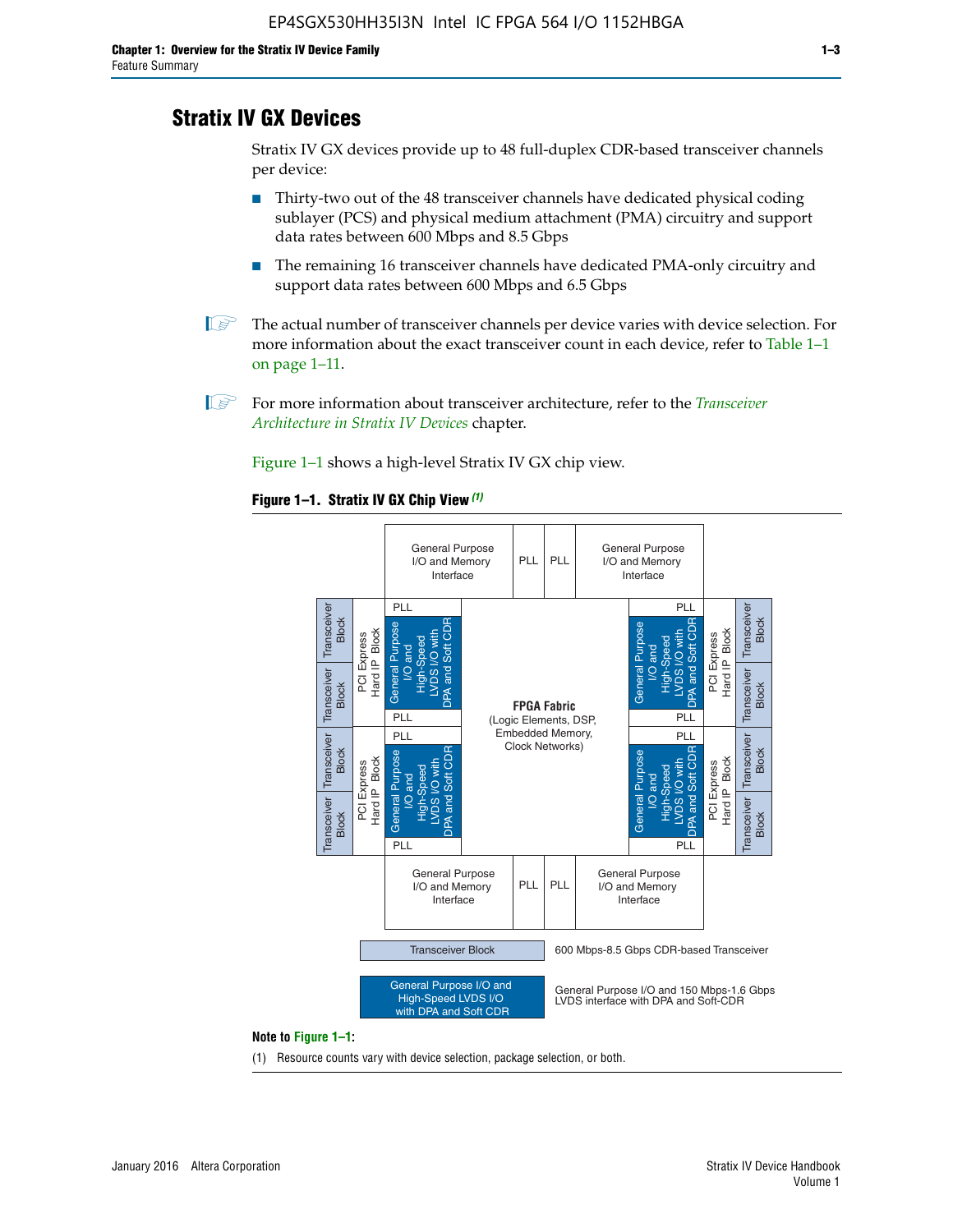# **Stratix IV E Device**

Stratix IV E devices provide an excellent solution for applications that do not require high-speed CDR-based transceivers, but are logic, user I/O, or memory intensive.

Figure 1–2 shows a high-level Stratix IV E chip view.





#### **Note to Figure 1–2:**

(1) Resource counts vary with device selection, package selection, or both.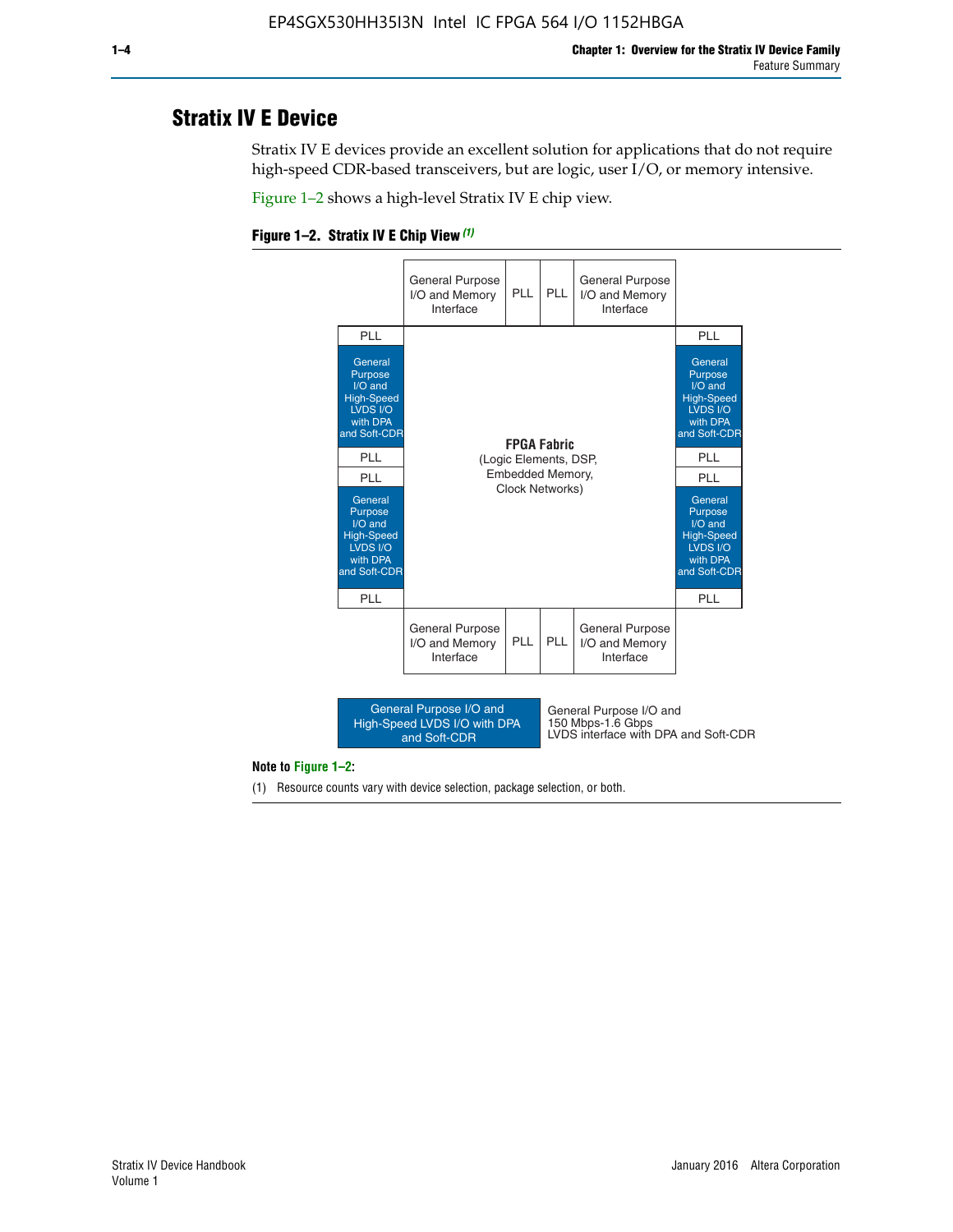# **Stratix IV GT Devices**

Stratix IV GT devices provide up to 48 CDR-based transceiver channels per device:

- Thirty-two out of the 48 transceiver channels have dedicated PCS and PMA circuitry and support data rates between 600 Mbps and 11.3 Gbps
- The remaining 16 transceiver channels have dedicated PMA-only circuitry and support data rates between 600 Mbps and 6.5 Gbps
- **1** The actual number of transceiver channels per device varies with device selection. For more information about the exact transceiver count in each device, refer to Table 1–7 on page 1–16.
- $\mathbb{I}$  For more information about Stratix IV GT devices and transceiver architecture, refer to the *[Transceiver Architecture in Stratix IV Devices](http://www.altera.com/literature/hb/stratix-iv/stx4_siv52001.pdf)* chapter.

Figure 1–3 shows a high-level Stratix IV GT chip view.

#### **Figure 1–3. Stratix IV GT Chip View** *(1)*



(1) Resource counts vary with device selection, package selection, or both.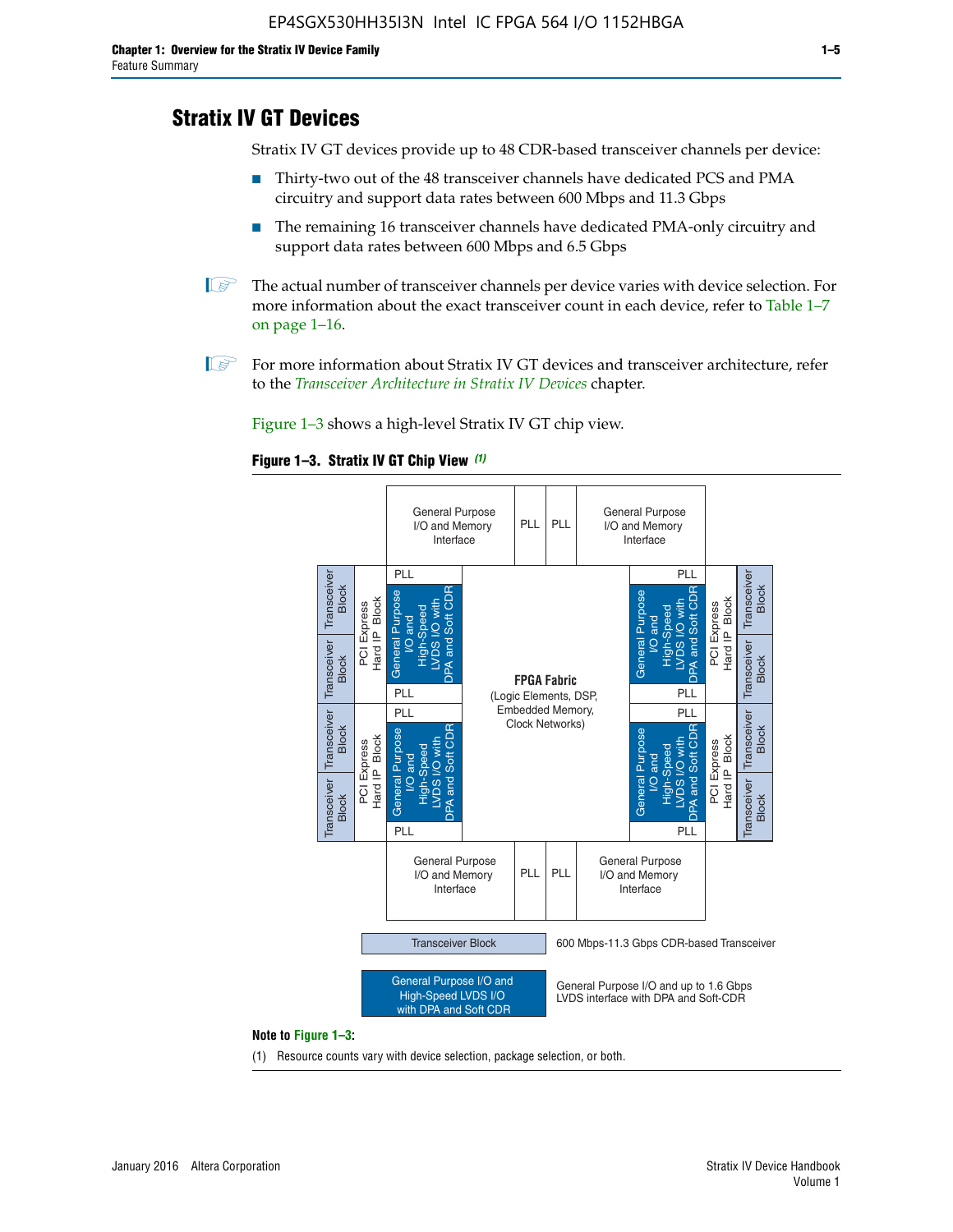# **Architecture Features**

The Stratix IV device family features are divided into high-speed transceiver features and FPGA fabric and I/O features.

# **High-Speed Transceiver Features**

The following sections describe high-speed transceiver features for Stratix IV GX and GT devices.

### **Highest Aggregate Data Bandwidth**

Up to 48 full-duplex transceiver channels supporting data rates up to 8.5 Gbps in Stratix IV GX devices and up to 11.3 Gbps in Stratix IV GT devices.

### **Wide Range of Protocol Support**

Physical layer support for the following serial protocols:

- Stratix IV GX—PCIe Gen1 and Gen2, GbE, Serial RapidIO, SONET/SDH, XAUI/HiGig, (OIF) CEI-6G, SD/HD/3G-SDI, Fibre Channel, SFI-5, GPON, SAS/SATA, HyperTransport 1.0 and 3.0, and Interlaken
- Stratix IV GT—40G/100G Ethernet, SFI-S, Interlaken, SFI-5.1, Serial RapidIO, SONET/SDH, XAUI/HiGig, (OIF) CEI-6G, 3G-SDI, and Fibre Channel
- Extremely flexible and easy-to-configure transceiver data path to implement proprietary protocols
- PCIe Support
	- Complete PCIe Gen1 and Gen2 protocol stack solution compliant to PCI Express base specification 2.0 that includes PHY-MAC, Data Link, and transaction layer circuitry embedded in PCI Express hard IP blocks
	- **For more information, refer to the [PCI Express Compiler User Guide](http://www.altera.com/literature/ug/ug_pci_express.pdf).**
	- Root complex and end-point applications
	- $x1, x4,$  and  $x8$  lane configurations
	- PIPE 2.0-compliant interface
	- Embedded circuitry to switch between Gen1 and Gen2 data rates
	- Built-in circuitry for electrical idle generation and detection, receiver detect, power state transitions, lane reversal, and polarity inversion
	- 8B/10B encoder and decoder, receiver synchronization state machine, and ± 300 parts per million (ppm) clock compensation circuitry
	- Transaction layer support for up to two virtual channels (VCs)

 $\mathbb{I}$  The high-speed transceiver features apply only to Stratix IV GX and Stratix IV GT devices.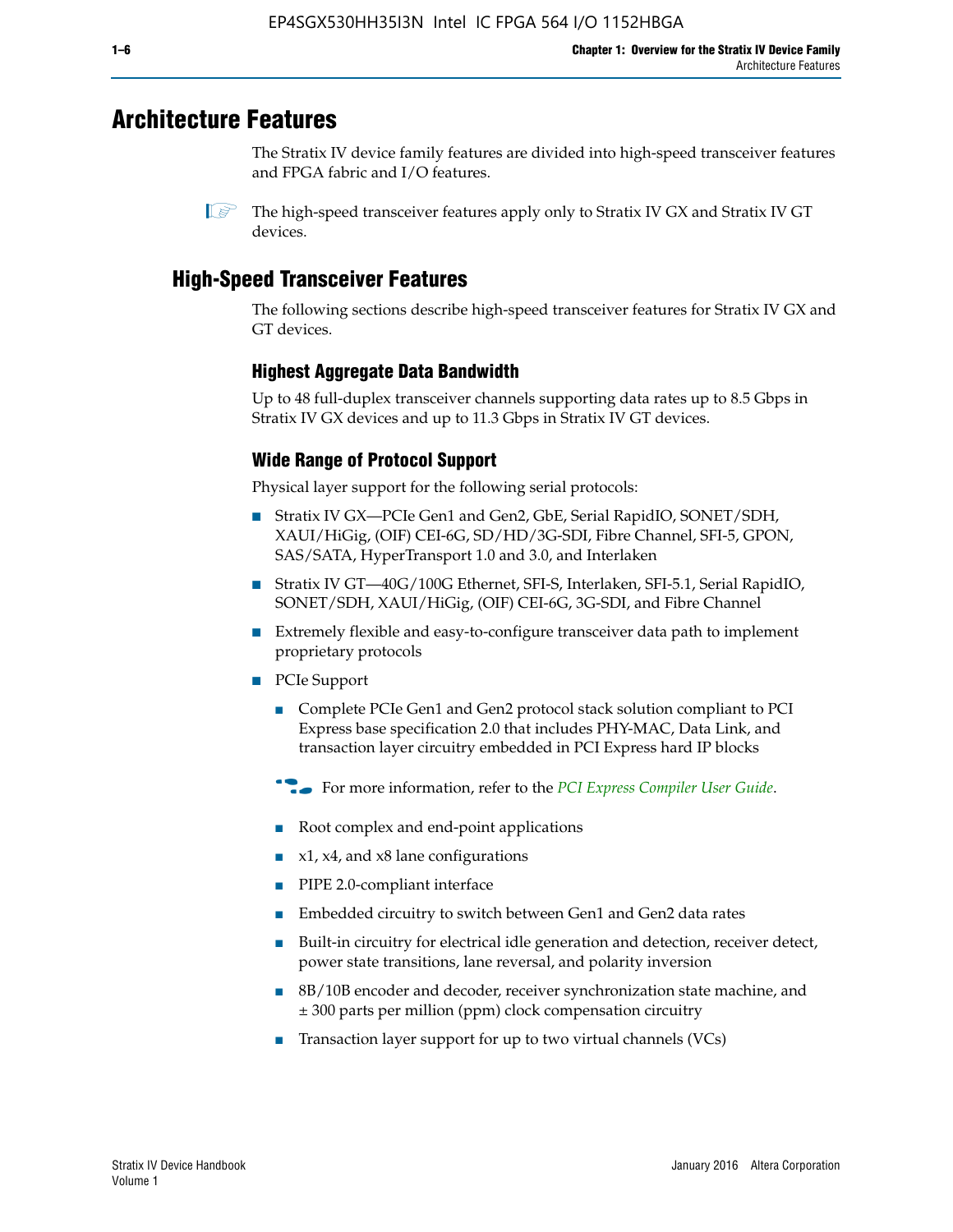- XAUI/HiGig Support
	- Compliant to IEEE802.3ae specification
	- **■** Embedded state machine circuitry to convert XGMII idle code groups  $(|11|)$ to and from idle ordered sets  $(|A|, |K|, |R|)$  at the transmitter and receiver, respectively
	- 8B/10B encoder and decoder, receiver synchronization state machine, lane deskew, and  $\pm 100$  ppm clock compensation circuitry
- GbE Support
	- Compliant to IEEE802.3-2005 specification
	- Automatic idle ordered set  $(111/112/1)$  generation at the transmitter, depending on the current running disparity
	- 8B/10B encoder and decoder, receiver synchronization state machine, and ± 100 ppm clock compensation circuitry
- Support for other protocol features such as MSB-to-LSB transmission in SONET/SDH configuration and spread-spectrum clocking in PCIe configurations

#### **Diagnostic Features**

- Serial loopback from the transmitter serializer to the receiver CDR for transceiver PCS and PMA diagnostics
- Reverse serial loopback pre- and post-CDR to transmitter buffer for physical link diagnostics
- Loopback master and slave capability in PCI Express hard IP blocks
- **For more information, refer to the** *[PCI Express Compiler User Guide](http://www.altera.com/literature/ug/ug_pci_express.pdf)***.**

#### **Signal Integrity**

Stratix IV devices simplify the challenge of signal integrity through a number of chip, package, and board-level enhancements to enable efficient high-speed data transfer into and out of the device. These enhancements include:

- Programmable 3-tap transmitter pre-emphasis with up to 8,192 pre-emphasis levels to compensate for pre-cursor and post-cursor inter-symbol interference (ISI)
- Up to 900% boost capability on the first pre-emphasis post-tap
- User-controlled and adaptive 4-stage receiver equalization with up to 16 dB of high-frequency gain
- On-die power supply regulators for transmitter and receiver phase-locked loop (PLL) charge pump and voltage controlled oscillator (VCO) for superior noise immunity
- On-package and on-chip power supply decoupling to satisfy transient current requirements at higher frequencies, thereby reducing the need for on-board decoupling capacitors
- Calibration circuitry for transmitter and receiver on-chip termination (OCT) resistors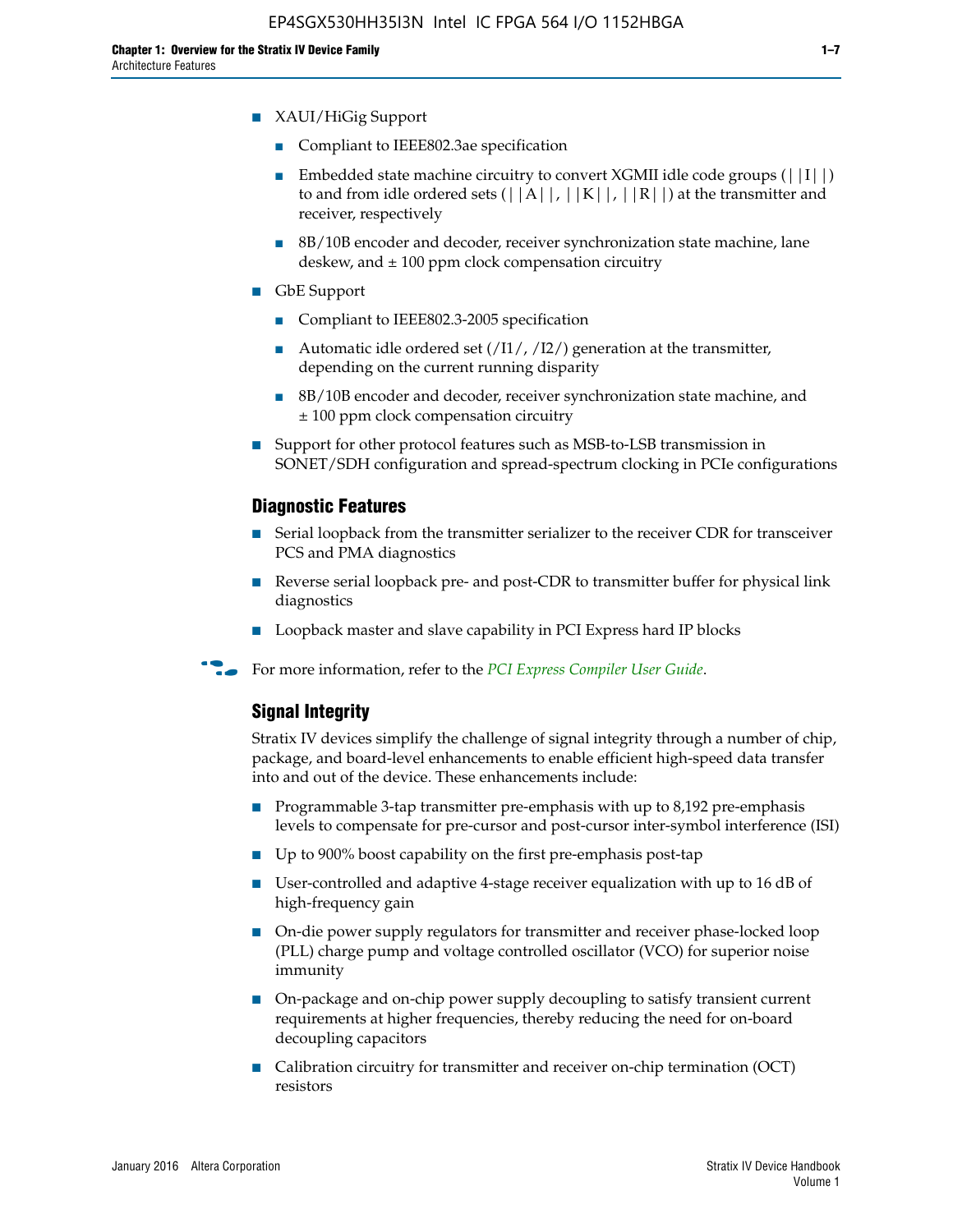# **FPGA Fabric and I/O Features**

The following sections describe the Stratix IV FPGA fabric and I/O features.

### **Device Core Features**

- Up to 531,200 LEs in Stratix IV GX and GT devices and up to 813,050 LEs in Stratix IV E devices, efficiently packed in unique and innovative adaptive logic modules (ALMs)
- Ten ALMs per logic array block (LAB) deliver faster performance, improved logic utilization, and optimized routing
- Programmable power technology, including a variety of process, circuit, and architecture optimizations and innovations
- Programmable power technology available to select power-driven compilation options for reduced static power consumption

#### **Embedded Memory**

- TriMatrix embedded memory architecture provides three different memory block sizes to efficiently address the needs of diversified FPGA designs:
	- 640-bit MLAB
	- 9-Kb M9K
	- 144-Kb M144K
- Up to 33,294 Kb of embedded memory operating at up to 600 MHz
- Each memory block is independently configurable to be a single- or dual-port RAM, FIFO, ROM, or shift register

### **Digital Signal Processing (DSP) Blocks**

- Flexible DSP blocks configurable as  $9 \times 9$ -bit,  $12 \times 12$ -bit,  $18 \times 18$ -bit, and  $36 \times 36$ -bit full-precision multipliers at up to 600 MHz with rounding and saturation capabilities
- Faster operation due to fully pipelined architecture and built-in addition, subtraction, and accumulation units to combine multiplication results
- Optimally designed to support advanced features such as adaptive filtering, barrel shifters, and finite and infinite impulse response (FIR and IIR) filters

#### **Clock Networks**

- Up to 16 global clocks and 88 regional clocks optimally routed to meet the maximum performance of 800 MHz
- Up to 112 and 132 periphery clocks in Stratix IV GX and Stratix IV E devices, respectively
- Up to 66 (16 GCLK + 22 RCLK + 28 PCLK) clock networks per device quadrant in Stratix IV GX and Stratix IV GT devices
- Up to 71 (16 GCLK + 22 RCLK + 33 PCLK) clock networks per device quadrant in Stratix IV E devices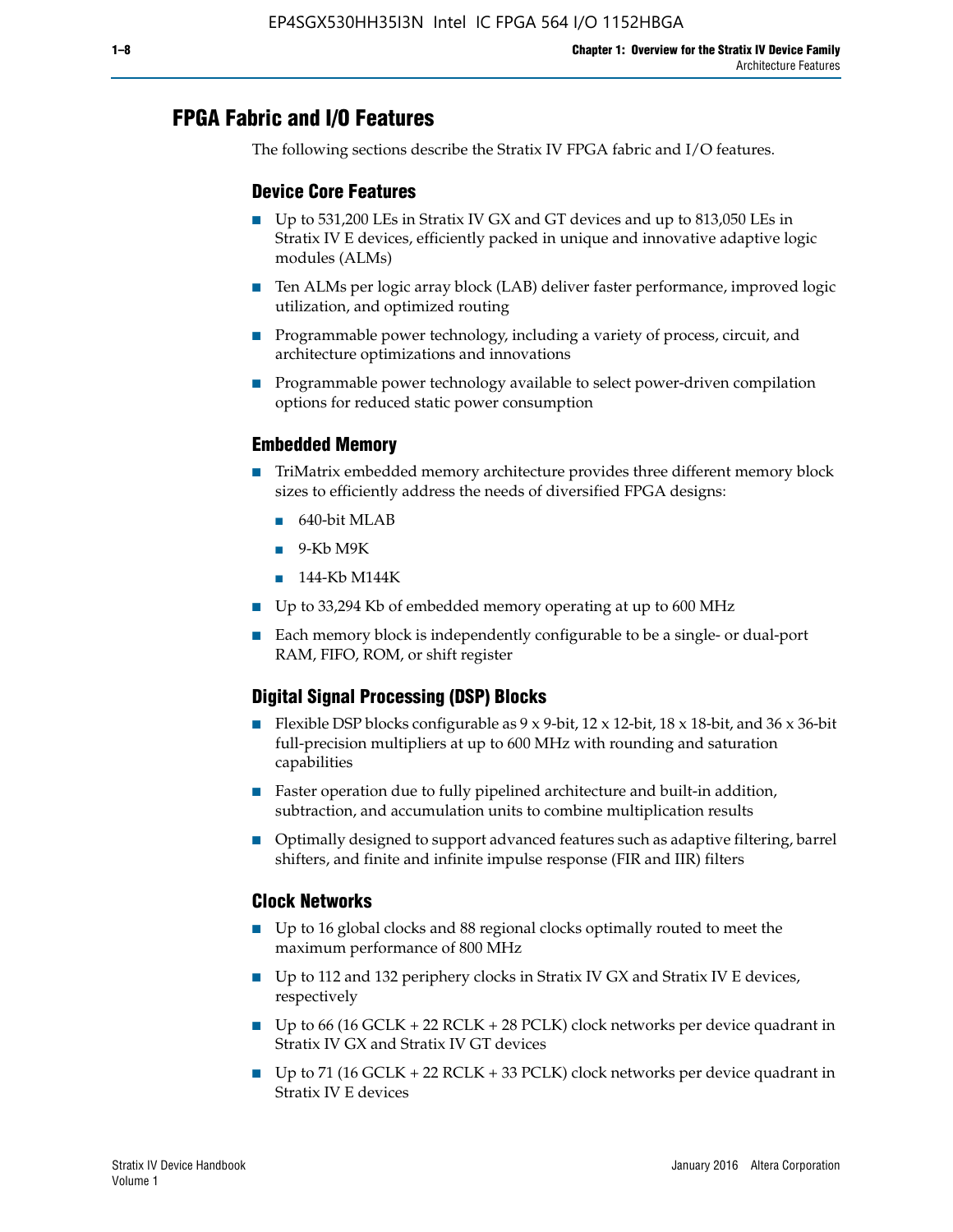### **PLLs**

- Three to 12 PLLs per device supporting spread-spectrum input tracking, programmable bandwidth, clock switchover, dynamic reconfiguration, and delay compensation
- On-chip PLL power supply regulators to minimize noise coupling

### **I/O Features**

- Sixteen to 24 modular I/O banks per device with 24 to 48 I/Os per bank designed and packaged for optimal simultaneous switching noise (SSN) performance and migration capability
- Support for a wide range of industry I/O standards, including single-ended (LVTTL/CMOS/PCI/PCIX), differential (LVDS/mini-LVDS/RSDS), voltage-referenced single-ended and differential (SSTL/HSTL Class I/II) I/O standards
- **O**n-chip series  $(R_S)$  and on-chip parallel  $(R_T)$  termination with auto-calibration for single-ended I/Os and on-chip differential  $(R_D)$  termination for differential I/Os
- Programmable output drive strength, slew rate control, bus hold, and weak pull-up capability for single-ended I/Os
- User I/O:GND: $V_{CC}$  ratio of 8:1:1 to reduce loop inductance in the package—PCB interface
- **■** Programmable transmitter differential output voltage ( $V_{OD}$ ) and pre-emphasis for high-speed LVDS I/O

#### **High-Speed Differential I/O with DPA and Soft-CDR**

- Dedicated circuitry on the left and right sides of the device to support differential links at data rates from 150 Mbps to 1.6 Gbps
- Up to 98 differential SERDES in Stratix IV GX devices, up to 132 differential SERDES in Stratix IV E devices, and up to 47 differential SERDES in Stratix IV GT devices
- DPA circuitry at the receiver automatically compensates for channel-to-channel and channel-to-clock skew in source synchronous interfaces
- Soft-CDR circuitry at the receiver allows implementation of asynchronous serial interfaces with embedded clocks at up to 1.6 Gbps data rate (SGMII and GbE)

#### **External Memory Interfaces**

- Support for existing and emerging memory interface standards such as DDR SDRAM, DDR2 SDRAM, DDR3 SDRAM, QDRII SRAM, QDRII+ SRAM, and RLDRAM II
- DDR3 up to 1,067 Mbps/533 MHz
- Programmable DQ group widths of 4 to 36 bits (includes parity bits)
- Dynamic OCT, trace mismatch compensation, read-write leveling, and half-rate register capabilities provide a robust external memory interface solution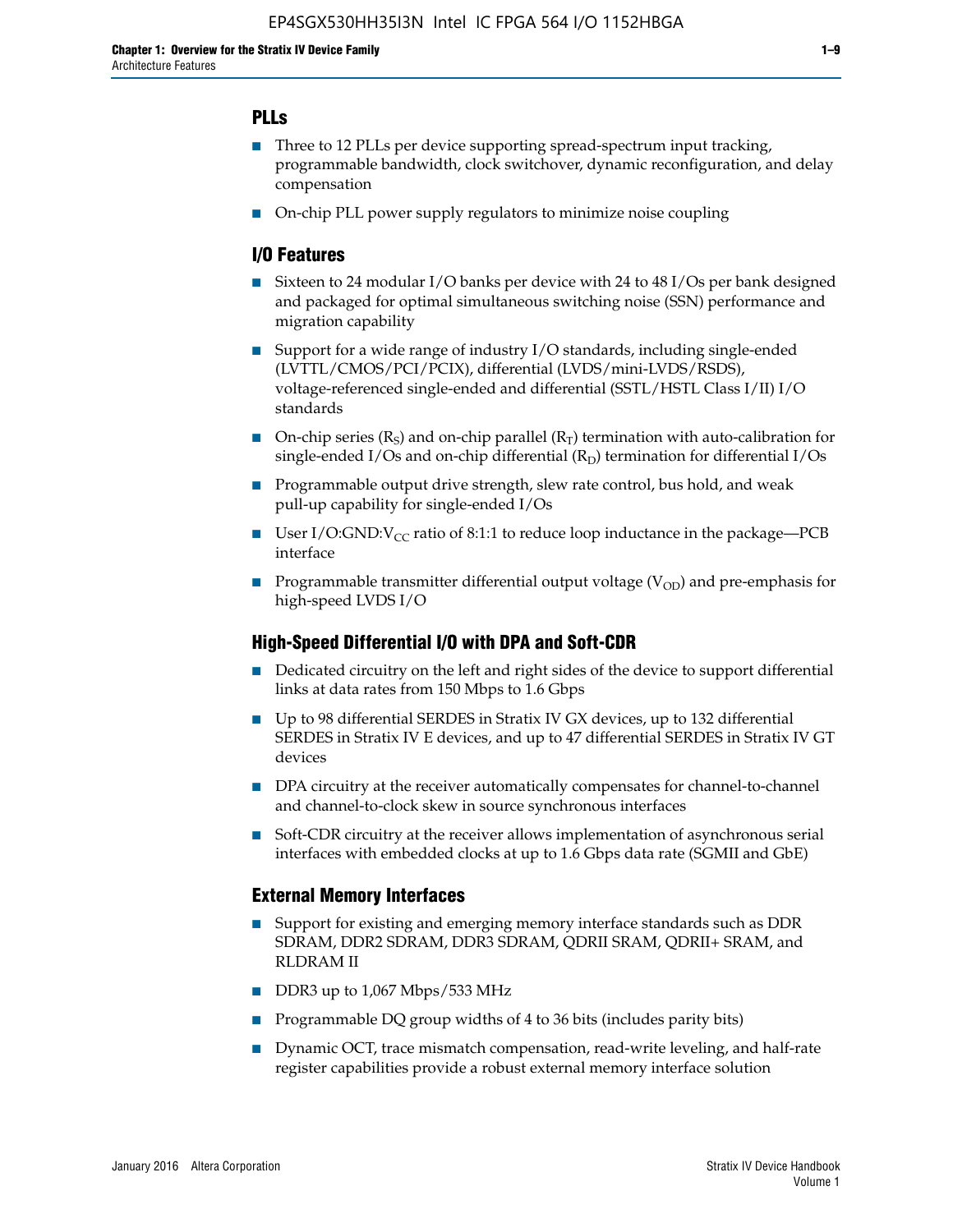### **System Integration**

- All Stratix IV devices support hot socketing
- Four configuration modes:
	- Passive Serial (PS)
	- Fast Passive Parallel (FPP)
	- Fast Active Serial (FAS)
	- JTAG configuration
- Ability to perform remote system upgrades
- 256-bit advanced encryption standard (AES) encryption of configuration bits protects your design against copying, reverse engineering, and tampering
- Built-in soft error detection for configuration RAM cells
- For more information about how to connect the PLL, external memory interfaces,  $I/O$ , high-speed differential I/O, power, and the JTAG pins to PCB, refer to the *[Stratix IV GX and Stratix IV E Device Family Pin Connection Guidelines](http://www.altera.com/literature/dp/stratix4/PCG-01005.pdf)* and the *[Stratix IV GT Device Family Pin Connection Guidelines](http://www.altera.com/literature/dp/stratix4/PCG-01006.pdf)*.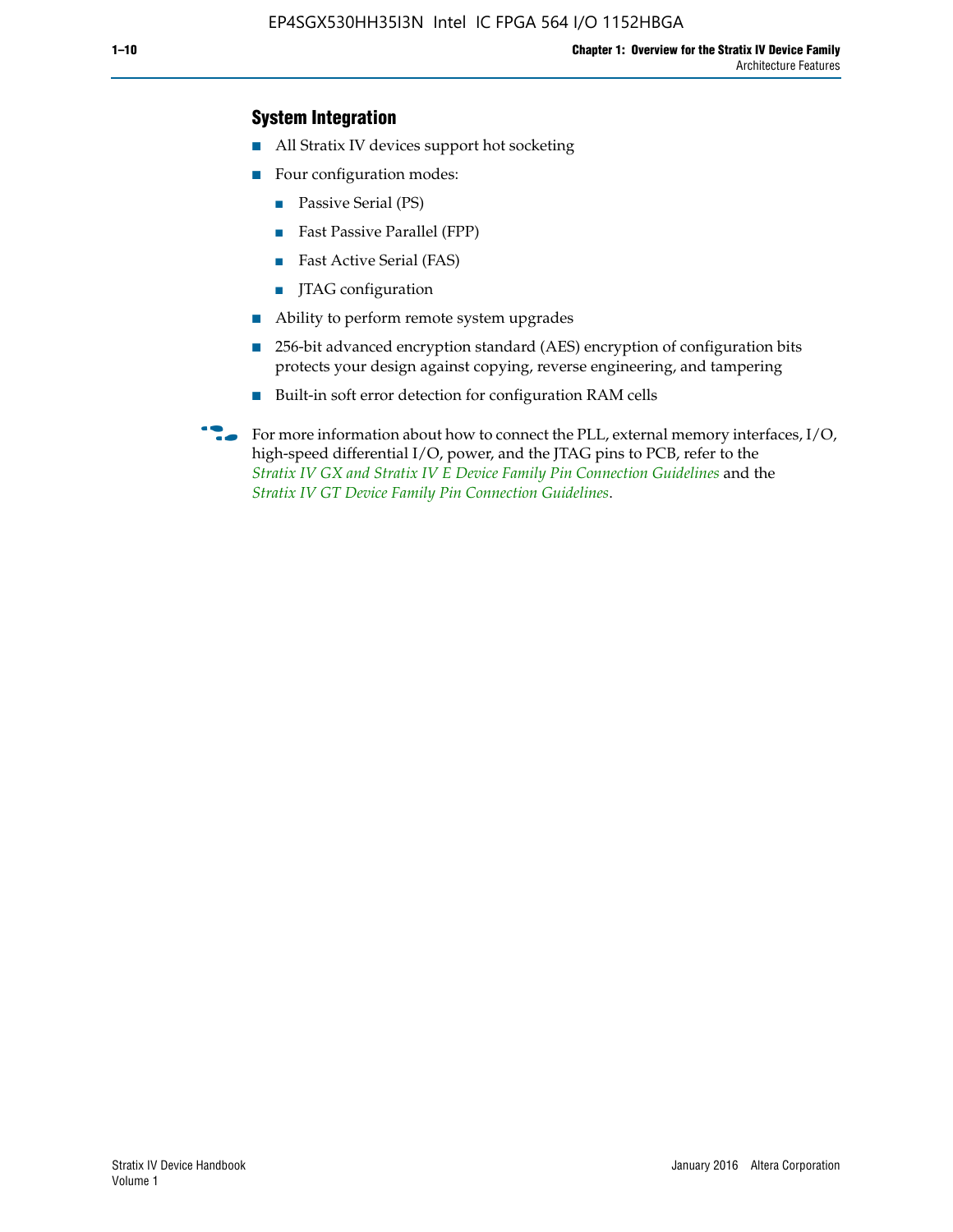#### Table 1–1 lists the Stratix IV GX device features.

## **Table 1–1. Stratix IV GX Device Features (Part 1 of 2)**

| <b>Feature</b>                                                       | EP4SGX70                        |                 |                                 | <b>EP4SGX110</b>  |    |                                | <b>EP4SGX180</b>                |                |       |              | <b>EP4SGX230</b>         |                |                                   |                                 |                | <b>EP4SGX290</b>         |                                |       |       |                          |                          |                | <b>EP4SGX360</b> |       |       |       | <b>EP4SGX530</b> |
|----------------------------------------------------------------------|---------------------------------|-----------------|---------------------------------|-------------------|----|--------------------------------|---------------------------------|----------------|-------|--------------|--------------------------|----------------|-----------------------------------|---------------------------------|----------------|--------------------------|--------------------------------|-------|-------|--------------------------|--------------------------|----------------|------------------|-------|-------|-------|------------------|
| <b>Package</b><br><b>Option</b>                                      | F780                            | F1152           | F780                            | F1152             |    | F780                           | F1152                           |                | F1517 | F780         | F1152                    |                | F1517                             | F780                            | F1152          |                          | F1517                          | F1760 | F1932 | F780                     | F1152                    |                | F1517            | F1760 | F1932 | F1760 | F1932            |
| ALMs                                                                 | 29,040                          |                 |                                 | 42,240            |    |                                | 70,300                          |                |       |              | 91,200                   |                |                                   |                                 |                | 116,480                  |                                |       |       |                          |                          |                | 141,440          |       |       |       | 212,480          |
| LEs                                                                  | 72,600                          |                 |                                 | 105,600           |    |                                | 175,750                         |                |       |              | 228,000                  |                |                                   |                                 |                | 291,200                  |                                |       |       |                          |                          |                | 353,600          |       |       |       | 531,200          |
| 0.6 Gbps-<br>8.5 Gbps<br><b>Transceivers</b><br>$(PMA + PCs)$<br>(1) | $\overline{\phantom{0}}$        | 16              | $\hspace{0.05cm}$               | $\hspace{0.05cm}$ | 16 | $\qquad \qquad \longleftarrow$ | $\hspace{0.1mm}-\hspace{0.1mm}$ | 16             | 24    |              |                          | 16             | 24                                | $\hspace{0.1mm}-\hspace{0.1mm}$ |                | 16                       | 24                             | 24    | 32    | $\overline{\phantom{0}}$ | $\overline{\phantom{a}}$ | 16             | 24               | 24    | 32    | 24    | 32               |
| 0.6 Gbps-<br>6.5 Gbps<br><b>Transceivers</b><br>$(PMA + PCs)$<br>(1) | 8                               | $\qquad \qquad$ | 8                               | 16                |    | 8                              | 16                              | —              | —     | 8            | 16                       | —              | $\overbrace{\phantom{123221111}}$ | 16                              | 16             | $\overline{\phantom{0}}$ | $\qquad \qquad \longleftarrow$ |       |       | 16                       | 16                       | --             |                  |       |       |       |                  |
| PMA-only<br>CMU<br>Channels<br>$(0.6$ Gbps-<br>6.5 Gbps)             | $\hspace{0.1mm}-\hspace{0.1mm}$ | 8               | $\hspace{0.1mm}-\hspace{0.1mm}$ |                   | 8  | $\qquad \qquad \longleftarrow$ | $\qquad \qquad \longleftarrow$  | 8              | 12    |              | $\overline{\phantom{m}}$ | 8              | 12                                | $\qquad \qquad \longleftarrow$  | -              | 8                        | 12                             | 12    | 16    | $\overline{\phantom{0}}$ | $\hspace{0.05cm}$        | 8              | 12               | 12    | 16    | 12    | 16               |
| <b>PCI Express</b><br>hard IP<br><b>Blocks</b>                       | $\mathbf{1}$                    | $\overline{2}$  | -1                              | $\overline{2}$    |    | 1                              |                                 | $\overline{2}$ |       | $\mathbf{1}$ |                          | $\overline{c}$ |                                   |                                 |                | $\overline{2}$           |                                |       | 4     |                          |                          | $\overline{2}$ |                  |       | 4     |       | 4                |
| High-Speed<br>LVDS<br>SERDES (up<br>to 1.6 Gbps)<br>(4)              | 28                              | 56              | 28                              | 28                | 56 | 28                             | 44                              |                | 88    | 28           | 44                       |                | 88                                | $\qquad \qquad \longleftarrow$  | 44             |                          | 88                             | 88    | 98    |                          | 44                       |                | 88               | 88    | 98    | 88    | 98               |
| SPI-4.2 Links                                                        | $\mathbf{1}$                    |                 |                                 | 1                 |    | $\mathbf{1}$                   | $\overline{c}$                  |                | 4     | $\mathbf{1}$ | $\overline{c}$           |                | $\overline{4}$                    | —                               | $\overline{2}$ |                          |                                | 4     |       | $\overline{\phantom{0}}$ | $\overline{2}$           |                |                  | 4     |       |       | 4                |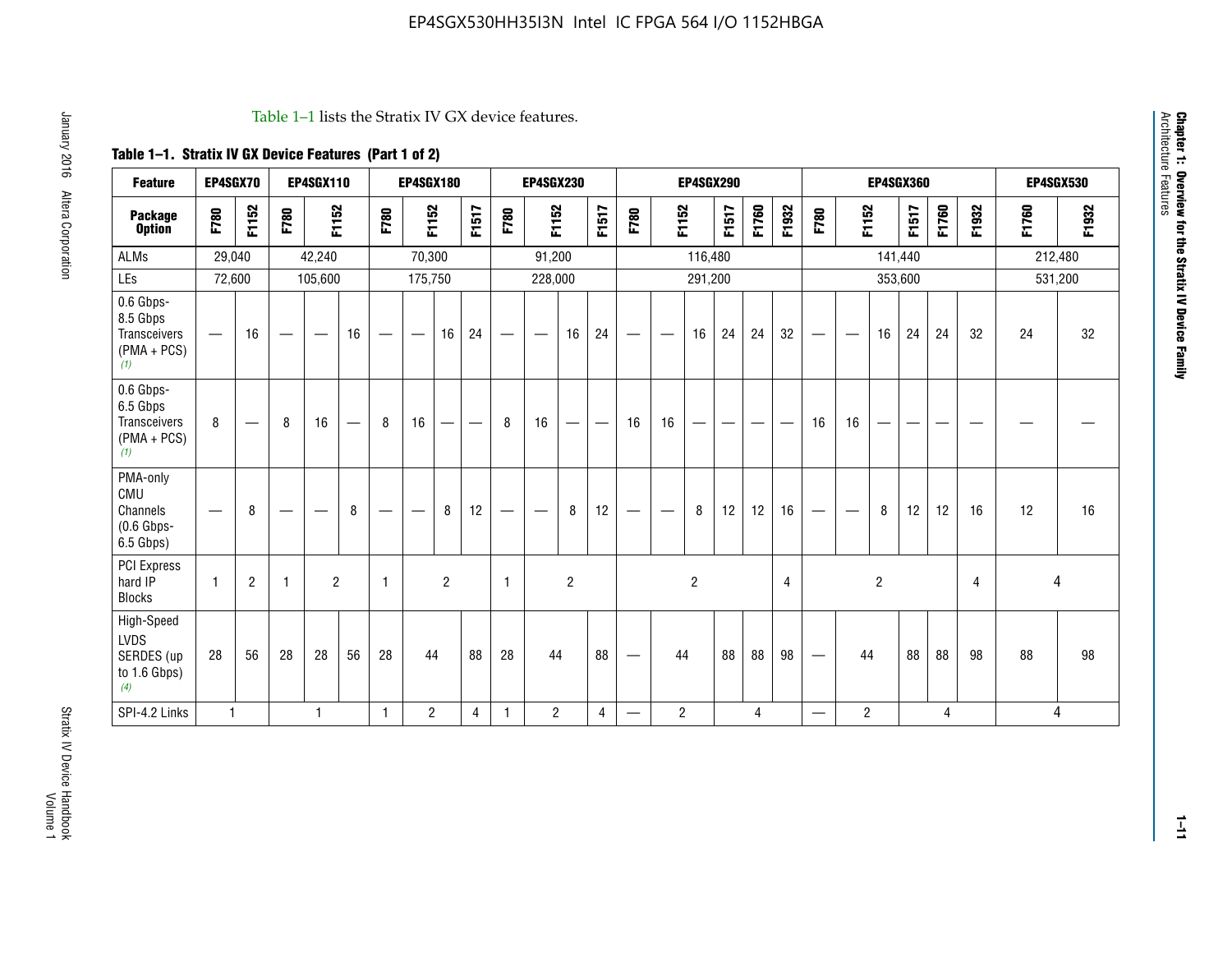**Table 1–1. Stratix IV GX Device Features (Part 2 of 2)**

| <b>Feature</b>                                       | EP4SGX70                |                        |                             | <b>EP4SGX110</b>            |                      |                             | <b>EP4SGX180</b>          |                      |                        |                             | <b>EP4SGX230</b>            |                      |                      |                            |                             | EP4SGX290              |                      |                      |                        |                             |                             |                        | <b>EP4SGX360</b>      |                      |                        | <b>EP4SGX530</b>  |                 |
|------------------------------------------------------|-------------------------|------------------------|-----------------------------|-----------------------------|----------------------|-----------------------------|---------------------------|----------------------|------------------------|-----------------------------|-----------------------------|----------------------|----------------------|----------------------------|-----------------------------|------------------------|----------------------|----------------------|------------------------|-----------------------------|-----------------------------|------------------------|-----------------------|----------------------|------------------------|-------------------|-----------------|
| <b>Package</b><br><b>Option</b>                      | F780                    | F1152                  | F780                        | F1152                       |                      | F780                        | F1152                     |                      | F1517                  | F780                        | F1152                       |                      | F1517                | F780                       | F1152                       |                        | F1517                | F1760                | F1932                  | F780                        | F1152                       |                        | F1517                 | F1760                | F1932                  | F1760             | F1932           |
| M9K Blocks<br>(256x)<br>36 bits)                     | 462                     |                        |                             | 660                         |                      |                             | 950                       |                      |                        |                             | 1,235                       |                      |                      |                            |                             | 936                    |                      |                      |                        |                             |                             | 1,248                  |                       |                      |                        |                   | 1,280           |
| M144K<br><b>Blocks</b><br>(2048 x<br>72 bits)        | 16                      |                        |                             | 16                          |                      |                             | 20                        |                      |                        |                             | 22                          |                      |                      |                            |                             | 36                     |                      |                      |                        |                             |                             | 48                     |                       |                      |                        | 64                |                 |
| <b>Total Memory</b><br>(MLAB+M9K<br>+M144K) Kb       | 7,370                   |                        |                             | 9,564                       |                      |                             | 13,627                    |                      |                        |                             | 17,133                      |                      |                      |                            |                             | 17,248                 |                      |                      |                        |                             |                             | 22,564                 |                       |                      |                        | 27,376            |                 |
| Embedded<br><b>Multipliers</b><br>$18 \times 18$ (2) | 384                     |                        |                             | 512                         |                      |                             | 920                       |                      |                        |                             | 1,288                       |                      |                      |                            |                             | 832                    |                      |                      |                        |                             |                             | 1,040                  |                       |                      | 1,02<br>4              | 1,024             |                 |
| PLLs                                                 | 3                       | $\overline{4}$         | 3                           | 4                           |                      | 3                           | 6                         |                      | 8                      | 3                           | 6                           |                      | 8                    | 4                          | 6                           |                        | 8                    | 12                   | 12                     | 4                           | 6                           |                        | 8                     | 12                   | 12                     | 12                | 12              |
| User $I/Os$ (3)                                      | 372                     | 488                    | 372                         | 372                         | 48<br>8              | 372                         | 56<br>4                   | 56<br>4              | 74<br>4                | 372                         | 564                         | 56<br>$\overline{4}$ | 74<br>$\overline{4}$ | 289                        | 564                         | 56<br>4                | 74<br>4              | 88<br>0              | 92<br>$\mathbf 0$      | 289                         | 564                         | 56<br>4                | 74<br>4               | 88<br>$\mathbf{0}$   | 920                    | 880               | 920             |
| Speed Grade<br>(fastest to<br>slowest) (5)           | $-2x,$<br>$-3,$<br>$-4$ | $-2,$<br>$-3,$<br>$-4$ | $-2\times$<br>$-3,$<br>$-4$ | $-2\times$<br>$-3,$<br>$-4$ | $-2,$<br>-3,<br>$-4$ | $-2\times$<br>$-3,$<br>$-4$ | $-2$<br>×,<br>$-3,$<br>-4 | $-2$<br>$-3$<br>$-4$ | $-2,$<br>$-3,$<br>$-4$ | $-2\times$<br>$-3,$<br>$-4$ | $-2\times$<br>$-3,$<br>$-4$ | $-2,$<br>-3,<br>$-4$ | $-2,$<br>-3,<br>$-4$ | $-2\times$<br>$-3$<br>$-4$ | $-2\times$<br>$-3,$<br>$-4$ | $-2,$<br>$-3,$<br>$-4$ | $-2,$<br>-3,<br>$-4$ | $-2,$<br>-3,<br>$-4$ | $-2,$<br>$-3,$<br>$-4$ | $-2\times$<br>$-3,$<br>$-4$ | $-2\times$<br>$-3,$<br>$-4$ | $-2,$<br>$-3,$<br>$-4$ | $-2,$<br>$-3$<br>$-4$ | $-2,$<br>-3,<br>$-4$ | $-2,$<br>$-3,$<br>$-4$ | $-2, -3,$<br>$-4$ | $-2, -3,$<br>-4 |

#### **Notes to Table 1–1:**

(1) The total number of transceivers is divided equally between the left and right side of each device, except for the devices in the F780 package. These devices have eight transceiver channels located only on the right side of the device.

- (2) Four multiplier adder mode.
- (3) The user I/Os count from pin-out files includes all general purpose I/O, dedicated clock pins, and dual purpose configuration pins. Transceiver pins and dedicated configuration pins are not included in the pin count.
- (4) Total pairs of high-speed LVDS SERDES take the lowest channel count of  $R_X/T_X$ .
- (5) The difference between the Stratix IV GX devices in the –2 and –2x speed grades is the number of available transceiver channels. The –2 device allows you to use the transceiver CMU blocks as transceiver channels. The –2x device does NOT allow you to use the CMU blocks as transceiver channels. In addition to the reduction of available transceiver channels in the Stratix IV GX –2x device, the data rates in the –2x device are limited to 6.5 Gbps.

**1–12**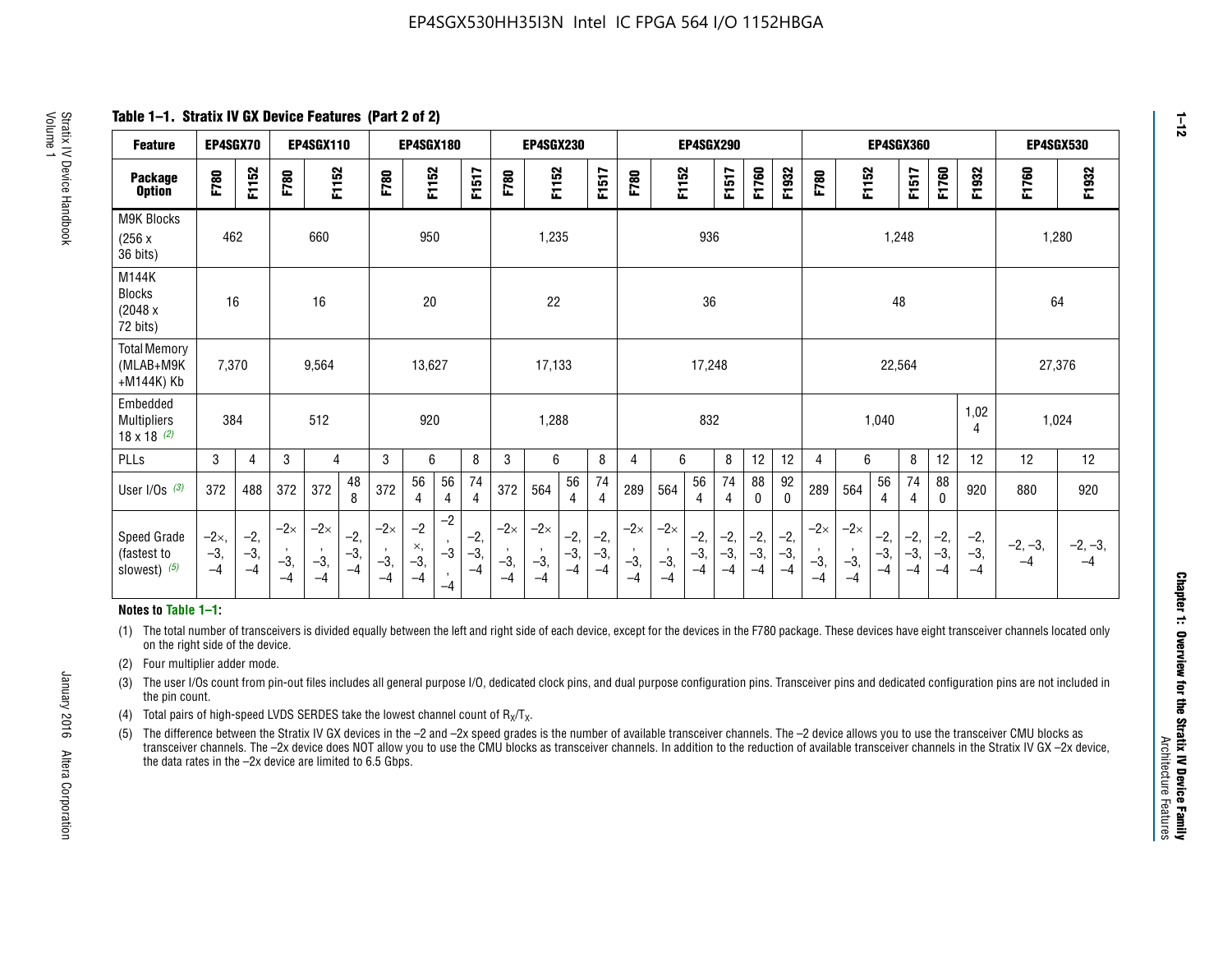Table 1–2 lists the Stratix IV GX device package options.

#### **Table 1–2. Stratix IV GX Device Package Options** *(1)***,** *(2)*

| <b>Device</b> | (29 mm x 29 mm) $(6)$ | <b>F780</b>          | F1152<br>$(35 \, \text{mm} \times 35 \, \text{mm})$<br>(6) |             | <b>F1152</b><br>$(35$ mm x 35 mm) $(5)$ , $(7)$ | F1517<br>(40 mm x 40 mm)<br>$(5)$ $(7)$ | <b>F1760</b><br>$(42.5 \text{ mm} \times 42.5 \text{ mm})$<br>W | F1932<br>$(45 \, \text{mm} \times 45 \, \text{mm})$<br>$\boldsymbol{v}$ |
|---------------|-----------------------|----------------------|------------------------------------------------------------|-------------|-------------------------------------------------|-----------------------------------------|-----------------------------------------------------------------|-------------------------------------------------------------------------|
| EP4SGX70      | DF <sub>29</sub>      |                      |                                                            | <b>HF35</b> |                                                 |                                         |                                                                 |                                                                         |
| EP4SGX110     | <b>DF29</b>           |                      | FF35                                                       | <b>HF35</b> |                                                 |                                         |                                                                 |                                                                         |
| EP4SGX180     | DF29                  |                      | FF35                                                       |             | <b>HF35</b>                                     | KF40                                    |                                                                 |                                                                         |
| EP4SGX230     | <b>DF29</b>           |                      | FF35                                                       |             | <b>HF35</b>                                     | KF40                                    |                                                                 |                                                                         |
| EP4SGX290     |                       | FH29 $(3)$           | FF35                                                       |             | <b>HF35</b>                                     | KF40                                    | KF43                                                            | <b>NF45</b>                                                             |
| EP4SGX360     |                       | 'FH29 <sup>(3)</sup> | FF35                                                       |             | <b>HF35</b>                                     | KF40                                    | KF43                                                            | <b>NF45</b>                                                             |
| EP4SGX530     |                       |                      |                                                            |             | HH35 $(4)$                                      | KH40 (4)                                | KF43                                                            | <b>NF45</b>                                                             |

#### **Notes to Table 1–2:**

(1) Device packages in the same column and marked under the same arrow sign have vertical migration capability.

(2) Use the Pin Migration Viewer in the Pin Planner to verify the pin migration compatibility when migrating devices. For more information, refer to *[I/O Management](http://www.altera.com/literature/hb/qts/qts_qii52013.pdf)* in the *Quartus II Handbook, Volume 2*.

(3) The 780-pin EP4SGX290 and EP4SGX360 devices are available only in 33 mm x 33 mm Hybrid flip chip package.

(4) The 1152-pin and 1517-pin EP4SGX530 devices are available only in 42.5 mm x 42.5 mm Hybrid flip chip packages.

(5) When migrating between hybrid and flip chip packages, there is an additional keep-out area. For more information, refer to the *[Package Information Datasheet for Altera Devices](http://www.altera.com/literature/ds/dspkg.pdf)*.

(6) Devices listed in this column are available in –2x, –3, and –4 speed grades. These devices do not have on-package decoupling capacitors.

(7) Devices listed in this column are available in –2, –3, and –4 speed grades. These devices have on-package decoupling capacitors. For more information about on-package decoupling capacitor value in each device, refer to Table 1–3.

 $\mathbb{L}$ s On-package decoupling reduces the need for on-board or PCB decoupling capacitors by satisfying the transient current requirements at higher frequencies. The *[Power Delivery Network](http://www.altera.com/literature/ug/pdn_tool_stxiv.zip)* design tool for Stratix IV devices accounts for the on-package decoupling and reflects the reduced requirements for PCB decoupling capacitors.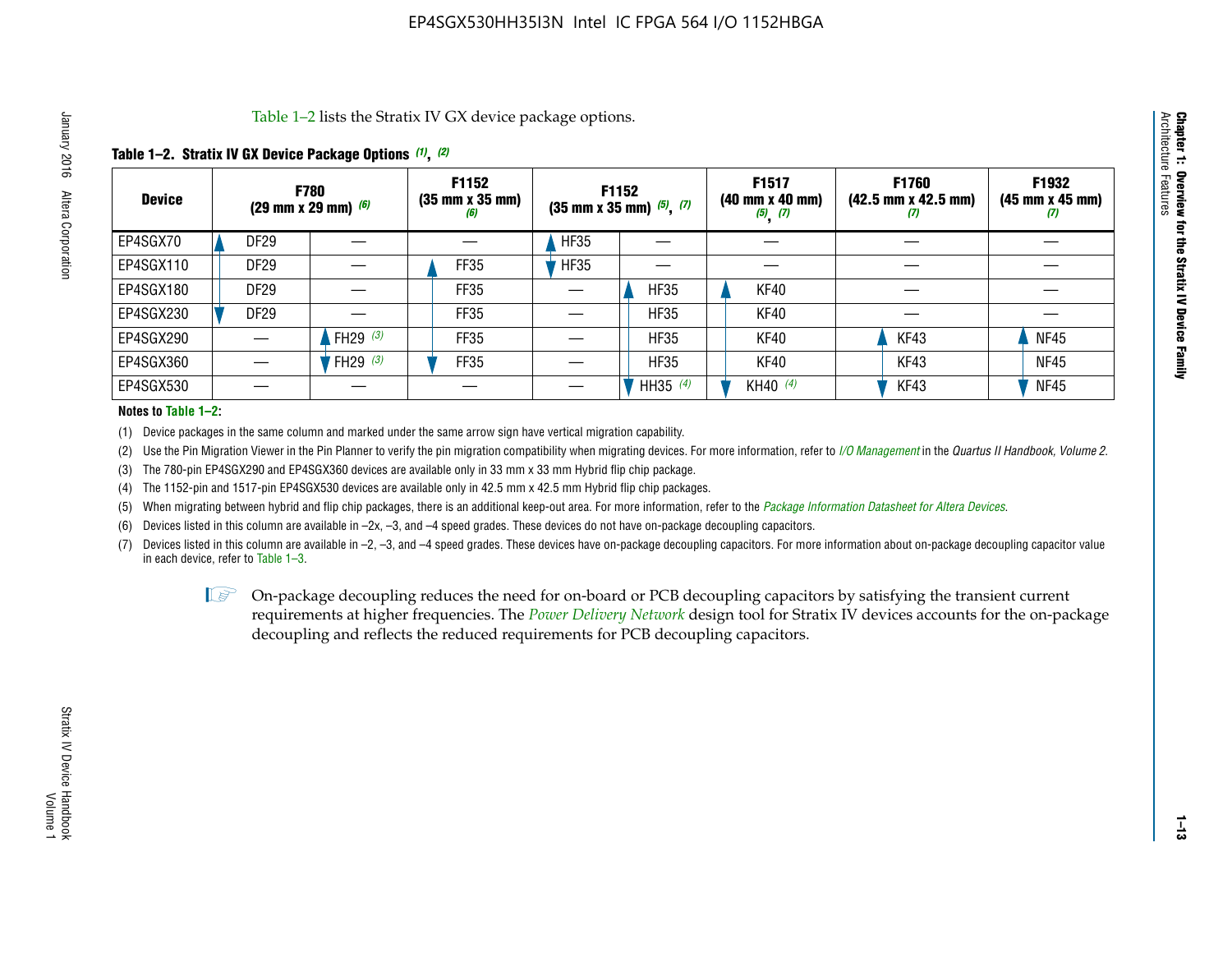|  |  |  | Table 1-3. Stratix IV GX Device On-Package Decoupling Information (1) |
|--|--|--|-----------------------------------------------------------------------|
|--|--|--|-----------------------------------------------------------------------|

| <b>Ordering Information</b> |                            | <b>V<sub>cc</sub></b>               | V <sub>ccio</sub>    | V <sub>CCL GXB</sub>         | V <sub>CCA_L/R</sub> | V <sub>CCT</sub> and V <sub>CCR</sub> (Shared)   |
|-----------------------------|----------------------------|-------------------------------------|----------------------|------------------------------|----------------------|--------------------------------------------------|
| EP4SGX70                    | <b>HF35</b>                | $2\times1$ uF + $2\times470$ nF     | 10nF per bank $(2)$  | 100nF per transceiver block  | 100 <sub>n</sub> F   | $1 \times 470$ nF + $1 \times 47$ nF per side    |
| EP4SGX110                   | <b>HF35</b>                | $2\times1$ uF + $2\times470$ nF     | 10nF per bank $(2)$  | 100nF per transceiver block  | 100 <sub>n</sub> F   | $1\times470$ nF + $1\times47$ nF per side        |
| EP4SGX180                   | <b>HF35</b><br>KF40        | $2\times1$ uF + $2\times470$ nF     | 10nF per bank $(2)$  | 100nF per transceiver block  | 100 <sub>nF</sub>    | $1 \times 470$ nF + $1 \times 47$ nF per side    |
| EP4SGX230                   | <b>HF35</b><br>KF40        | $2 \times 1$ uF + $2 \times 470$ nF | 10 nF per bank $(2)$ | 100 nF per transceiver block | 100 nF               | $1 \times 470$ nF + $1 \times 47$ nF<br>per side |
|                             | <b>HF35</b><br><b>KF40</b> |                                     |                      |                              |                      | $1 \times 470$ nF + $1 \times 47$ nF             |
| EP4SGX290                   | KF43<br><b>NF45</b>        | $4 \times 1$ uF + $4 \times 470$ nF | 10 nF per bank $(2)$ | 100 nF per transceiver block | 100nF                | per side                                         |
|                             | <b>HF35</b><br>KF40        |                                     |                      |                              |                      | $1 \times 470$ nF + $1 \times 47$ nF             |
| EP4SGX360                   | KF43<br><b>NF45</b>        | $4 \times 1$ uF + $4 \times 470$ nF | 10 nF per bank $(2)$ | 100 nF per transceiver block | 100 nF               | per side                                         |
|                             | <b>HH35</b>                |                                     |                      |                              |                      |                                                  |
| EP4SGX530                   | <b>KH40</b><br>KF43        | $4 \times 1$ uF + $4 \times 470$ nF | 10 nF per bank $(2)$ | 100 nF per transceiver block | 100 nF               | $1 \times 470$ nF + $1 \times 47$ nF<br>per side |
|                             | <b>NF45</b>                |                                     |                      |                              |                      |                                                  |

**Notes to Table 1–3:**

(1) Table 1-3 refers to production devices on-package decoupling. For more information about decoupling design of engineering sample (ES) devices, contact [Altera Technical Support](http://mysupport.altera.com/eservice/login.asp).

(2) For I/O banks  $3(*)$ ,  $4(*)$ ,  $7(*)$ , and  $8(*)$  only. There is no OPD for I/O bank  $1(*)$ ,  $2(*)$ ,  $5(*)$ , and  $6(*)$ .

**1–14**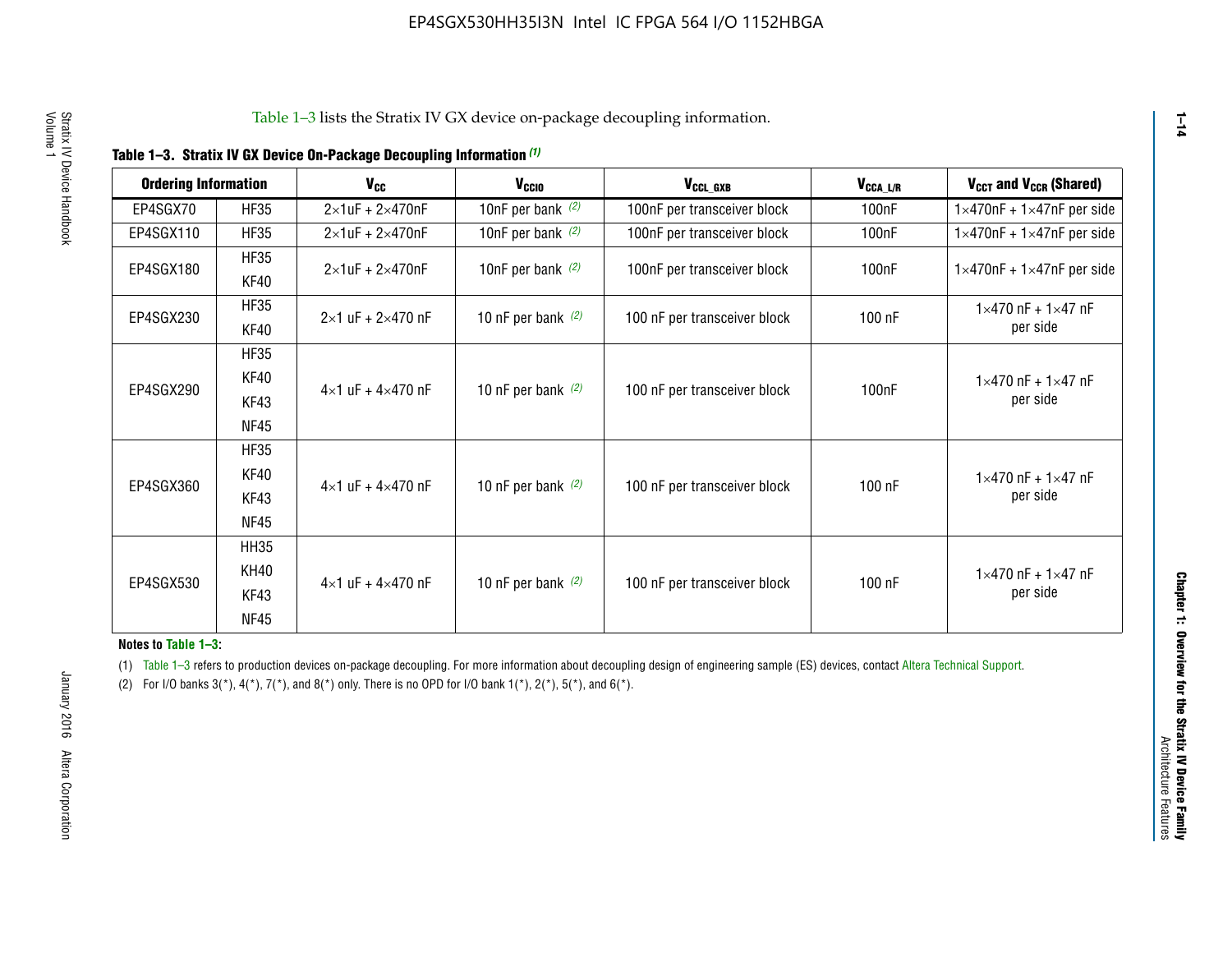#### Table 1–4 lists the Stratix IV E device features.

#### **Table 1–4. Stratix IV E Device Features**

| <b>Feature</b>                                      | <b>EP4SE230</b> |     | <b>EP4SE360</b>                          |              | <b>EP4SE530</b> |              |          | <b>EP4SE820</b>                                                    |            |  |
|-----------------------------------------------------|-----------------|-----|------------------------------------------|--------------|-----------------|--------------|----------|--------------------------------------------------------------------|------------|--|
| Package Pin Count                                   | 780             | 780 | 1152                                     | 1152         | 1517            | 1760         | 1152     | 1517                                                               | 1760       |  |
| ALMs                                                | 91,200          |     | 141,440                                  |              | 212,480         |              |          | 325,220<br>813,050<br>112<br>6<br>6<br>1610<br>60<br>33,294<br>960 |            |  |
| LEs                                                 | 228,000         |     | 353,600                                  |              | 531,200         |              |          |                                                                    |            |  |
| High-Speed LVDS<br>SERDES (up to<br>1.6 Gbps) $(1)$ | 56              | 56  | 88                                       | 88           | 112             | 112          | 88       |                                                                    | 132        |  |
| SPI-4.2 Links                                       | 3               | 3   | 4                                        | 4            |                 | 6            | 4        |                                                                    |            |  |
| <b>M9K Blocks</b><br>(256 x 36 bits)                | 1,235           |     | 1,248                                    |              | 1,280           |              |          |                                                                    |            |  |
| M144K Blocks<br>(2048 x 72 bits)                    | 22              |     | 48                                       |              | 64              |              |          |                                                                    |            |  |
| <b>Total Memory</b><br>$(MLAB+M9K+$<br>M144K) Kb    | 17,133          |     | 22,564                                   |              | 27,376          |              |          |                                                                    |            |  |
| <b>Embedded Multipliers</b><br>$(18 \times 18)$ (2) | 1,288           |     | 1,040                                    |              | 1,024           |              |          |                                                                    |            |  |
| PLLs                                                | 4               | 4   | 8                                        | 8            | 12              | 12           | 8        | 12                                                                 | 12         |  |
| User I/Os $(3)$                                     | 488             | 488 | 744                                      | 744          | 976             | 976          | 744(4)   | $976$ (4)                                                          | 1120 $(4)$ |  |
| Speed Grade<br>(fastest to slowest)                 |                 |     | $-2, -3, -4$ $ -2, -3, -4$ $ -2, -3, -4$ | $-2, -3, -4$ | $-2, -3, -4$    | $-2, -3, -4$ | $-3, -4$ | $-3, -4$                                                           | $-3, -4$   |  |

#### **Notes to Table 1–4:**

(1) The user I/O count from the pin-out files include all general purpose I/Os, dedicated clock pins, and dual purpose configuration pins. Transceiver pins and dedicated configuration pins are not included in the pin count.

(2) Four multiplier adder mode.

(3) Total pairs of high-speed LVDS SERDES take the lowest channel count of  $R_X/T_X$ .

(4) This data is preliminary.

**Chapter 1: Overview for the Stratix IV Device Family**

**Chapter 1: Overview for the Stratix IV Device Family**<br>Architecture Faatures

Architecture Features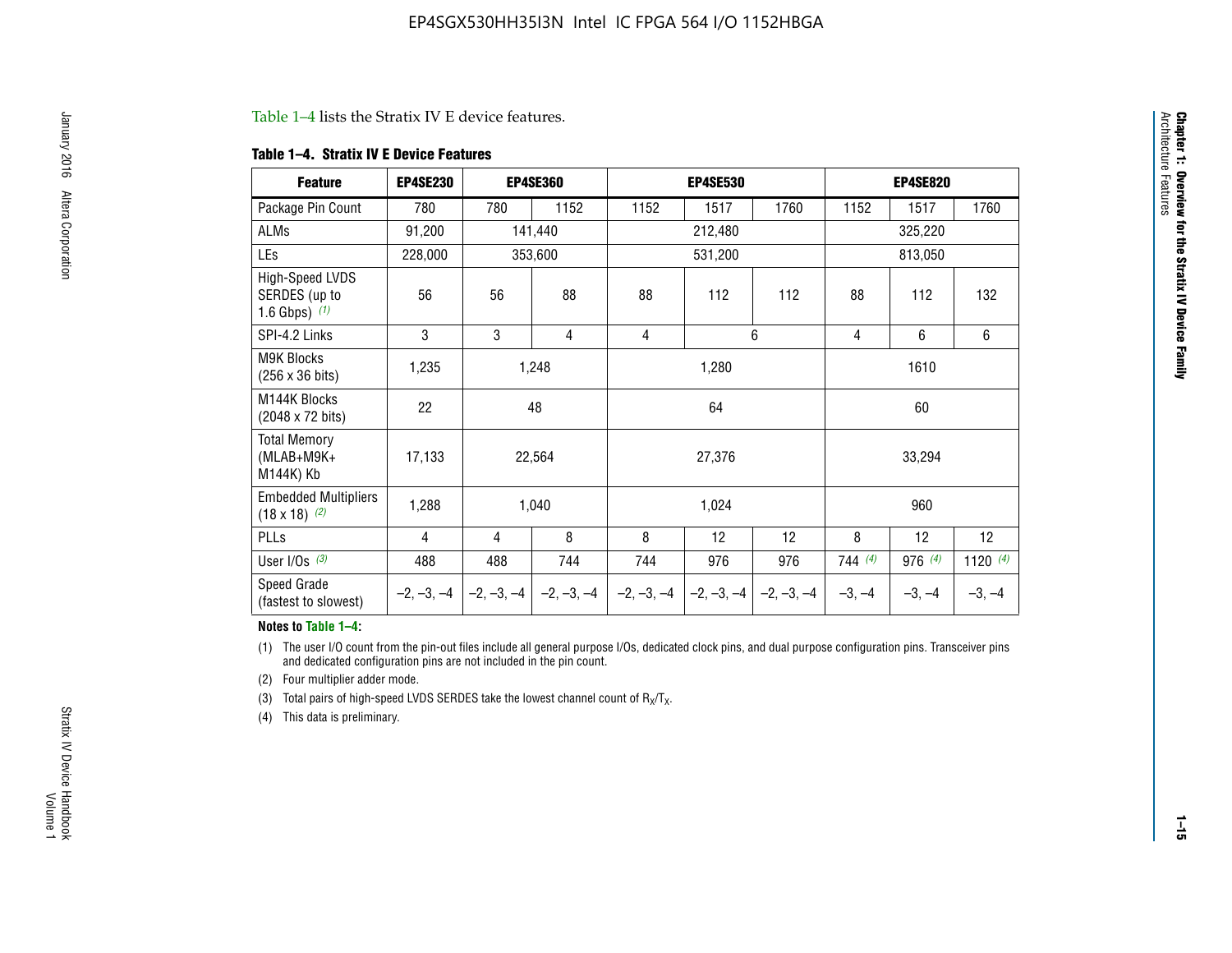Table 1–5 summarizes the Stratix IV E device package options.

| <b>Device</b> | <b>F780</b><br>$(29 \text{ mm} \times 29 \text{ mm})$ $(5)$ , $(6)$ | F1152<br>$(35 \text{ mm} \times 35 \text{ mm})$ $(5)$ $(7)$ | F <sub>1517</sub><br>$(40 \text{ mm} \times 40 \text{ mm})$ (7) | <b>F1760</b><br>$(42.5$ mm x 42.5 mm) $(7)$ |  |  |
|---------------|---------------------------------------------------------------------|-------------------------------------------------------------|-----------------------------------------------------------------|---------------------------------------------|--|--|
| EP4SE230      | F <sub>29</sub>                                                     |                                                             |                                                                 |                                             |  |  |
| EP4SE360      | H29 $(3)$                                                           | F35                                                         |                                                                 |                                             |  |  |
| EP4SE530      |                                                                     | H35 $(4)$                                                   | H40 $(4)$                                                       | F43                                         |  |  |
| EP4SE820      |                                                                     | H35 $(4)$                                                   | H40 $(4)$                                                       | F43                                         |  |  |

**Table 1–5. Stratix IV E Device Package Options** *(1)***,** *(2)*

#### **Notes to Table 1–5:**

(1) Device packages in the same column and marked under the same arrow sign have vertical migration capability.

(2) Use the Pin Migration Viewer in the Pin Planner to verify the pin migration compatibility when migrating devices. For more information, refer to *[I/O Management](http://www.altera.com/literature/hb/qts/qts_qii52013.pdf)* in the *Quartus II Handbook, Volume 2*.

(3) The 780-pin EP4SE360 device is available only in the 33 mm x 33 mm Hybrid flip chip package.

(4) The 1152-pin and 1517-pin for EP4SE530 and EP4SE820 devices are available only in the 42.5 mm x 42.5 mm Hybrid flip chip package.

(5) When migrating between hybrid and flip chip packages, there is an additional keep-out area. For more information, refer to the *[Package](http://www.altera.com/literature/ds/dspkg.pdf)  [Information Datasheet for Altera Devices](http://www.altera.com/literature/ds/dspkg.pdf)*.

(6) Devices listed in this column do not have on-package decoupling capacitors.

(7) Devices listed in this column have on-package decoupling capacitors. For more information about on-package decoupling capacitor value for each device, refer to Table 1–6.

Table 1–6 lists the Stratix IV E on-package decoupling information.

| Table 1–6. Stratix IV E Device On-Package Decoupling Information (1) |  |  |  |  |  |
|----------------------------------------------------------------------|--|--|--|--|--|
|----------------------------------------------------------------------|--|--|--|--|--|

|          | <b>Ordering Information</b> | <b>V<sub>cc</sub></b>               | <b>V<sub>CCIO</sub></b> |
|----------|-----------------------------|-------------------------------------|-------------------------|
| EP4SE360 | F35                         | $4 \times 1$ uF + $4 \times 470$ nF | 10 nF per bank          |
|          | H <sub>35</sub>             |                                     |                         |
| EP4SE530 | H40                         | $4 \times 1$ uF + $4 \times 470$ nF | 10 nF per bank          |
|          | F43                         |                                     |                         |
|          | H <sub>35</sub>             |                                     |                         |
| EP4SE820 | H40                         | $4 \times 1$ uF + $4 \times 470$ nF | 10 nF per bank          |
|          | F43                         |                                     |                         |

**Note to Table 1–6:**

(1) Table 1–6 refers to production devices on-package decoupling. For more information about decoupling design of engineering sample (ES) devices, contact [Altera Technical Support](http://mysupport.altera.com/eservice/login.asp).

Table 1–7 lists the Stratix IV GT device features.

| <b>Feature</b>                       | <b>EP4S40G2</b> | <b>EP4S40G5</b> | <b>EP4S100G2</b> | <b>EP4S100G3</b> | <b>EP4S100G4</b> |      | <b>EP4S100G5</b> |
|--------------------------------------|-----------------|-----------------|------------------|------------------|------------------|------|------------------|
| Package Pin Count                    | 1517            | 1517            | 1517             | 1932             | 1932             | 1517 | 1932             |
| <b>ALMs</b>                          | 91,200          | 212,480         | 91,200           | 116,480          | 141,440          |      | 212.480          |
| LEs                                  | 228,000         | 531,200         | 228,000          | 291,200          | 353,600          |      | 531,200          |
| <b>Total Transceiver</b><br>Channels | 36              | 36              | 36               | 48               | 48               | 36   | 48               |

**Table 1–7. Stratix IV GT Device Features (Part 1 of 2)**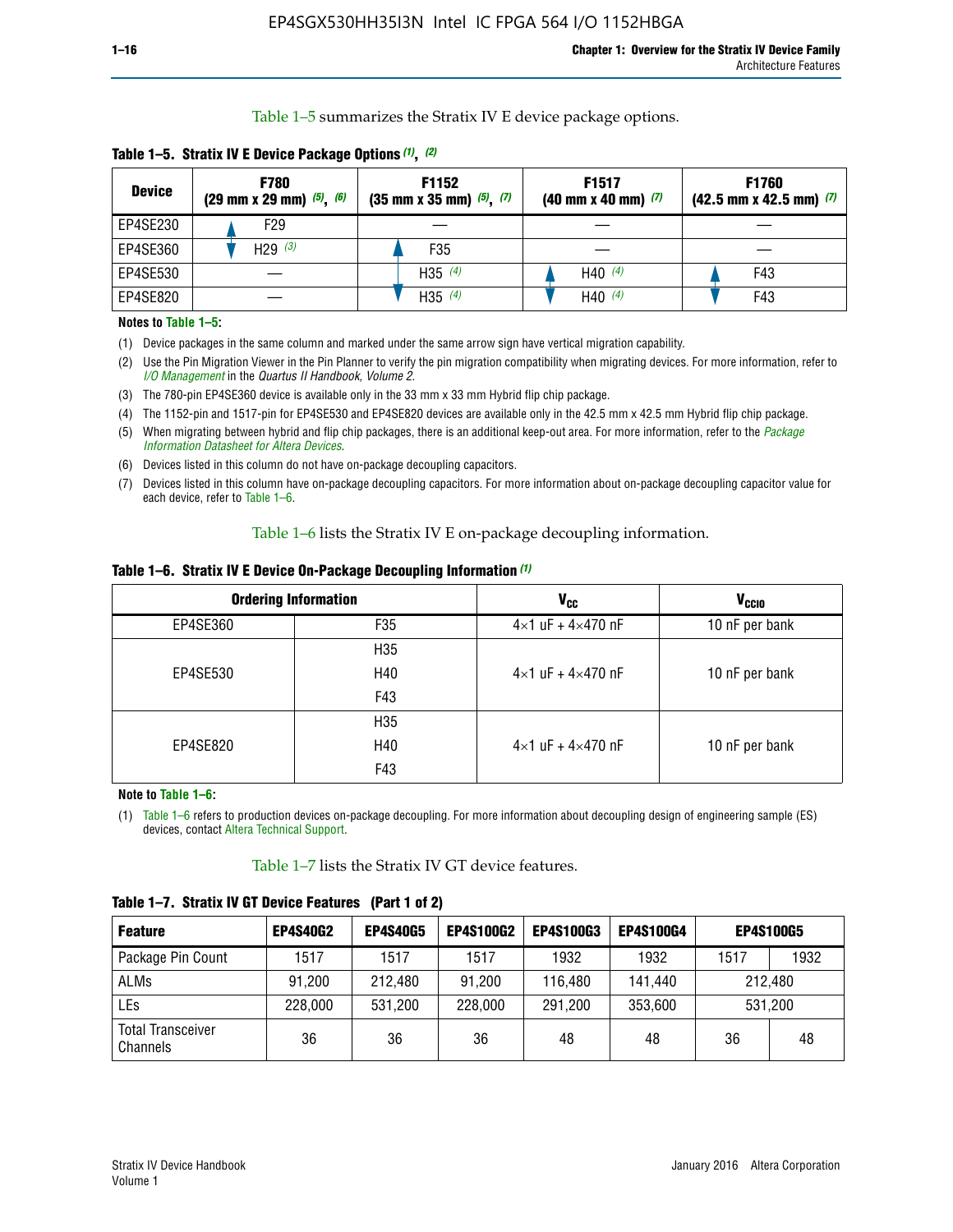| <b>Feature</b>                                                               | <b>EP4S40G2</b> | <b>EP4S40G5</b> | <b>EP4S100G2</b> | <b>EP4S100G3</b> | <b>EP4S100G4</b> |                           | <b>EP4S100G5</b> |
|------------------------------------------------------------------------------|-----------------|-----------------|------------------|------------------|------------------|---------------------------|------------------|
| 10G Transceiver<br>Channels<br>(600 Mbps - 11.3 Gbps<br>with PMA + PCS)      | 12              | 12              | 24               | 24               | 24               | 24                        | 32               |
| 8G Transceiver<br>Channels<br>(600 Mbps - 8.5 Gbps)<br>with PMA + PCS) $(1)$ | 12              | 12              | $\pmb{0}$        | 8                | 8                | $\mathbf 0$               | $\mathbf 0$      |
| PMA-only CMU<br>Channels<br>(600 Mbps- 6.5 Gbps)                             | 12              | 12              | 12               | 16               | 16               | 12                        | 16               |
| PCIe hard IP Blocks                                                          | $\overline{2}$  | $\overline{2}$  | $\overline{2}$   | 4                | $\overline{4}$   | $\overline{2}$            | $\overline{4}$   |
| High-Speed LVDS<br><b>SERDES</b><br>(up to 1.6 Gbps) $(2)$                   | 46              | 46              | 46               | 47               | 47               | 46                        | 47               |
| SP1-4.2 Links                                                                | $\overline{2}$  | $\overline{2}$  | $\overline{2}$   | $\overline{2}$   | $\overline{2}$   | $\overline{2}$            | $\overline{2}$   |
| <b>M9K Blocks</b><br>(256 x 36 bits)                                         | 1,235           | 1,280           | 1,235            | 936              | 1,248            |                           | 1,280            |
| M144K Blocks<br>(2048 x 72 bits)                                             | 22              | 64              | 22               | 36               | 48               |                           | 64               |
| Total Memory (MLAB +<br>M9K + M144K) Kb                                      | 17,133          | 27,376          | 17,133           | 17,248           | 22,564           |                           | 27,376           |
| <b>Embedded Multipliers</b><br>$18 \times 18^{(3)}$                          | 1,288           | 1,024           | 1,288            | 832              | 1,024            |                           | 1,024            |
| PLLs                                                                         | 8               | 8               | 8                | 12               | 12               | 8                         | 12               |
| User I/Os $(4)$ , $(5)$                                                      | 654             | 654             | 654              | 781              | 781              | 654                       | 781              |
| Speed Grade<br>(fastest to slowest)                                          | $-1, -2, -3$    | $-1, -2, -3$    | $-1, -2, -3$     | $-1, -2, -3$     | $-1, -2, -3$     | $-1, -2, -3$ $-1, -2, -3$ |                  |

**Notes to Table 1–7:**

(1) You can configure all 10G transceiver channels as 8G transceiver channels. For example, the EP4S40G2F40 device has twenty-four 8G transceiver channels and the EP4S100G5F45 device has thirty-two 8G transceiver channels.

(2) Total pairs of high-speed LVDS SERDES take the lowest channel count of  $R_X/T_X$ .

(3) Four multiplier adder mode.

(4) The user I/O count from the pin-out files include all general purpose I/Os, dedicated clock pins, and dual purpose configuration pins. Transceiver pins and dedicated configuration pins are not included in the pin count.

(5) This data is preliminary.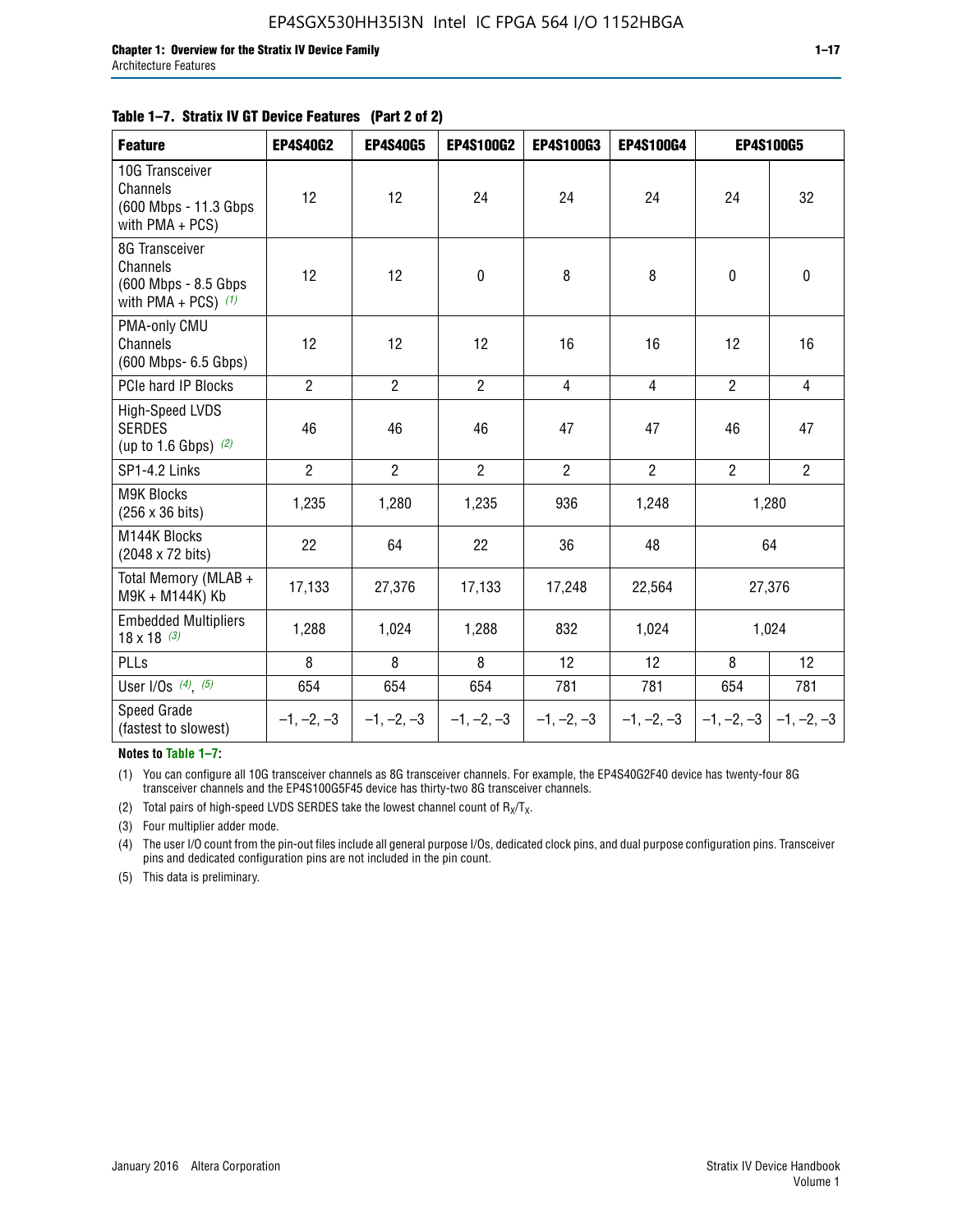Table 1–8 lists the resource counts for the Stratix IV GT devices.

|  | Table 1-8. Stratix IV GT Device Package Options (1), (2) |  |  |  |  |  |
|--|----------------------------------------------------------|--|--|--|--|--|
|--|----------------------------------------------------------|--|--|--|--|--|

| <b>Device</b>                      | <b>1517 Pin</b><br><b>1932 Pin</b><br>$(40 \text{ mm} \times 40 \text{ mm})$ $(3)$<br>(45 mm x 45 mm) |     |  |
|------------------------------------|-------------------------------------------------------------------------------------------------------|-----|--|
| <b>Stratix IV GT 40 G Devices</b>  |                                                                                                       |     |  |
| EP4S40G2                           | F40                                                                                                   |     |  |
| EP4S40G5                           | H40 $(4)$ , $(5)$                                                                                     |     |  |
| <b>Stratix IV GT 100 G Devices</b> |                                                                                                       |     |  |
| EP4S100G2                          | F40                                                                                                   |     |  |
| EP4S100G3                          |                                                                                                       | F45 |  |
| EP4S100G4                          |                                                                                                       | F45 |  |
| EP4S100G5                          | (5)<br>$(4)$ ,<br>H40                                                                                 | F45 |  |

#### **Notes to Table 1–8:**

(1) This table represents pin compatability; however, it does not include hard IP block placement compatability.

- (2) Devices under the same arrow sign have vertical migration capability.
- (3) When migrating between hybrid and flip chip packages, there is an additional keep-out area. For more information, refer to the *[Altera Device Package Information Data Sheet](http://www.altera.com/literature/ds/dspkg.pdf)*.
- (4) EP4S40G5 and EP4S100G5 devices with 1517 pin-count are only available in 42.5-mm x 42.5-mm Hybrid flip chip packages.
- (5) If you are using the hard IP block, migration is not possible.

Table 1–9 lists the Stratix IV GT on-package decoupling information.

**Table 1–9. Stratix IV GT Device On-Package Decoupling Information** *(1)*

| <b>Ordering</b><br><b>Information</b> | Vcc                                 | <b>V<sub>CCIO</sub></b> | V <sub>CCL GXB</sub>            | V <sub>CCA L/R</sub> | V <sub>CCT L/R</sub> | $V_{CCR\_L/R}$ |
|---------------------------------------|-------------------------------------|-------------------------|---------------------------------|----------------------|----------------------|----------------|
| EP4S40G2F40                           | $2 \times 1$ uF + $2 \times 470$ nF | 10 nF per bank $(2)$    | 100 nF per<br>transceiver block | $100$ nF             | $100$ nF             | 100 nF         |
| EP4S100G2F40                          |                                     |                         |                                 |                      |                      |                |
| EP4S100G3F45                          |                                     | 10 nF per bank $(2)$    | 100 nF per<br>transceiver block | $100$ nF             | $100$ nF             | $100$ nF       |
| EP4S100G4F45                          |                                     |                         |                                 |                      |                      |                |
| EP4S40G5H40                           | $4\times1$ uF + $4\times470$ nF     |                         |                                 |                      |                      |                |
| EP4S100G5H40                          |                                     |                         |                                 |                      |                      |                |
| EP4S100G5F45                          |                                     |                         |                                 |                      |                      |                |

**Notes to Table 1–9:**

(1) Table 1–9 refers to production devices on-package decoupling. For more information about decoupling design of engineering sample (ES) devices, contact [Altera Technical Support](http://mysupport.altera.com/eservice/login.asp).

(2) For I/O banks  $3(*)$ ,  $4(*)$ ,  $7(*)$ , and  $8(*)$  only. There is no OPD for I/O bank  $1(*)$ ,  $2(*)$ ,  $5(*)$ , and  $6(*)$ .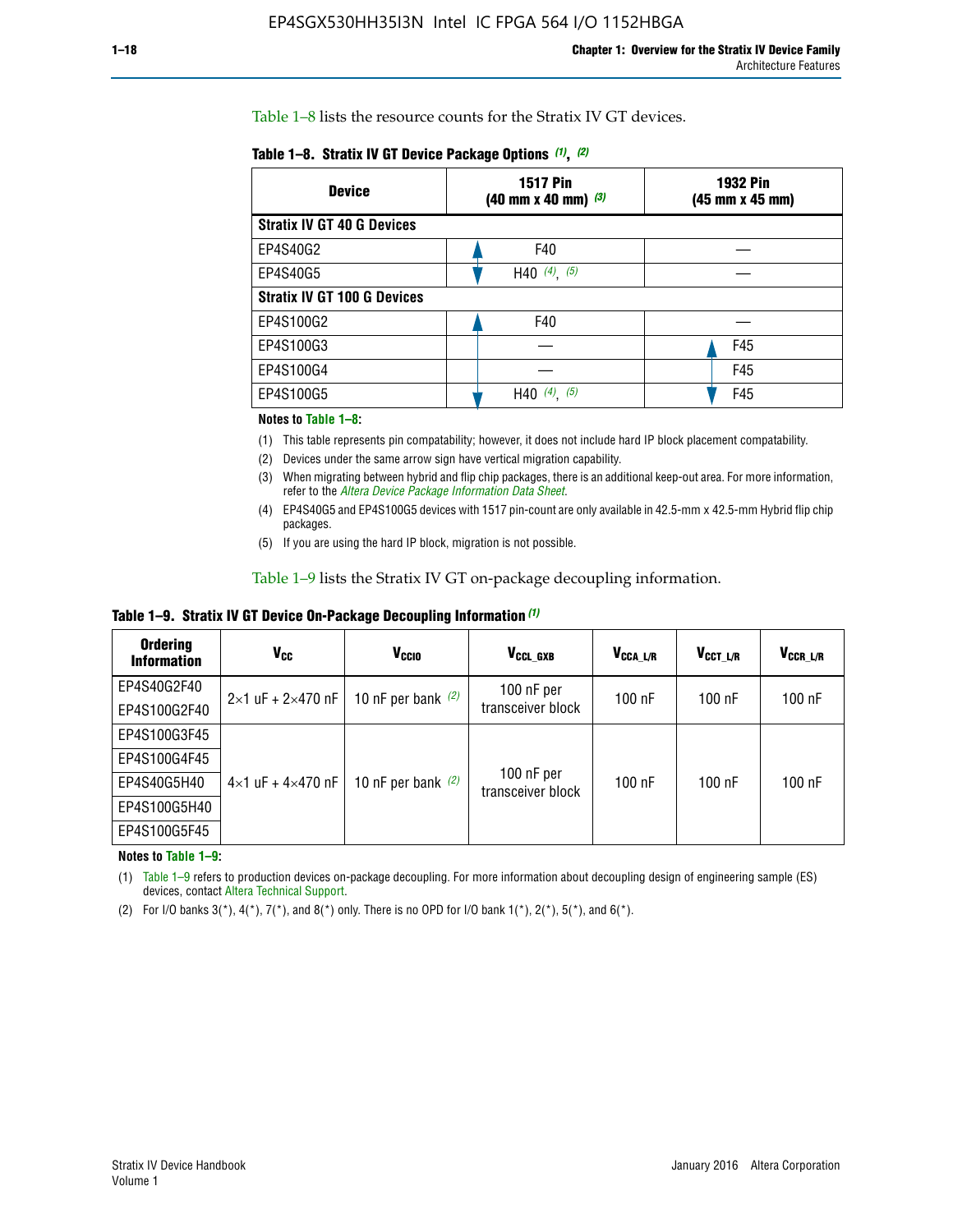# **Integrated Software Platform**

The Quartus II software provides an integrated environment for HDL and schematic design entry, compilation and logic synthesis, full simulation and advanced timing analysis, SignalTap II Logic Analyzer, and device configuration of Stratix IV designs. The Quartus II software provides the MegaWizard<sup> $M$ </sup> Plug-In Manager user interface to generate different functional blocks, such as memory, PLL, and digital signal processing logic. For transceivers, the Quartus II software provides the ALTGX MegaWizard Plug-In Manager interface that guides you through configuration of the transceiver based on your application requirements.

The Stratix IV GX and GT transceivers allow you to implement low-power and reliable high-speed serial interface applications with its fully reconfigurable hardware, optimal signal integrity, and integrated Quartus II software platform.

For more information about the QuarJanuary2016tus II software features, refer to the *[Quartus II Handbook](http://www.altera.com/literature/lit-qts.jsp)*.

# **Ordering Information**

This section describes the Stratix IV E, GT, and GX devices ordering information. Figure 1–4 shows the ordering codes for Stratix IV GX and E devices.



#### **Figure 1–4. Stratix IV GX and E Device Packaging Ordering Information**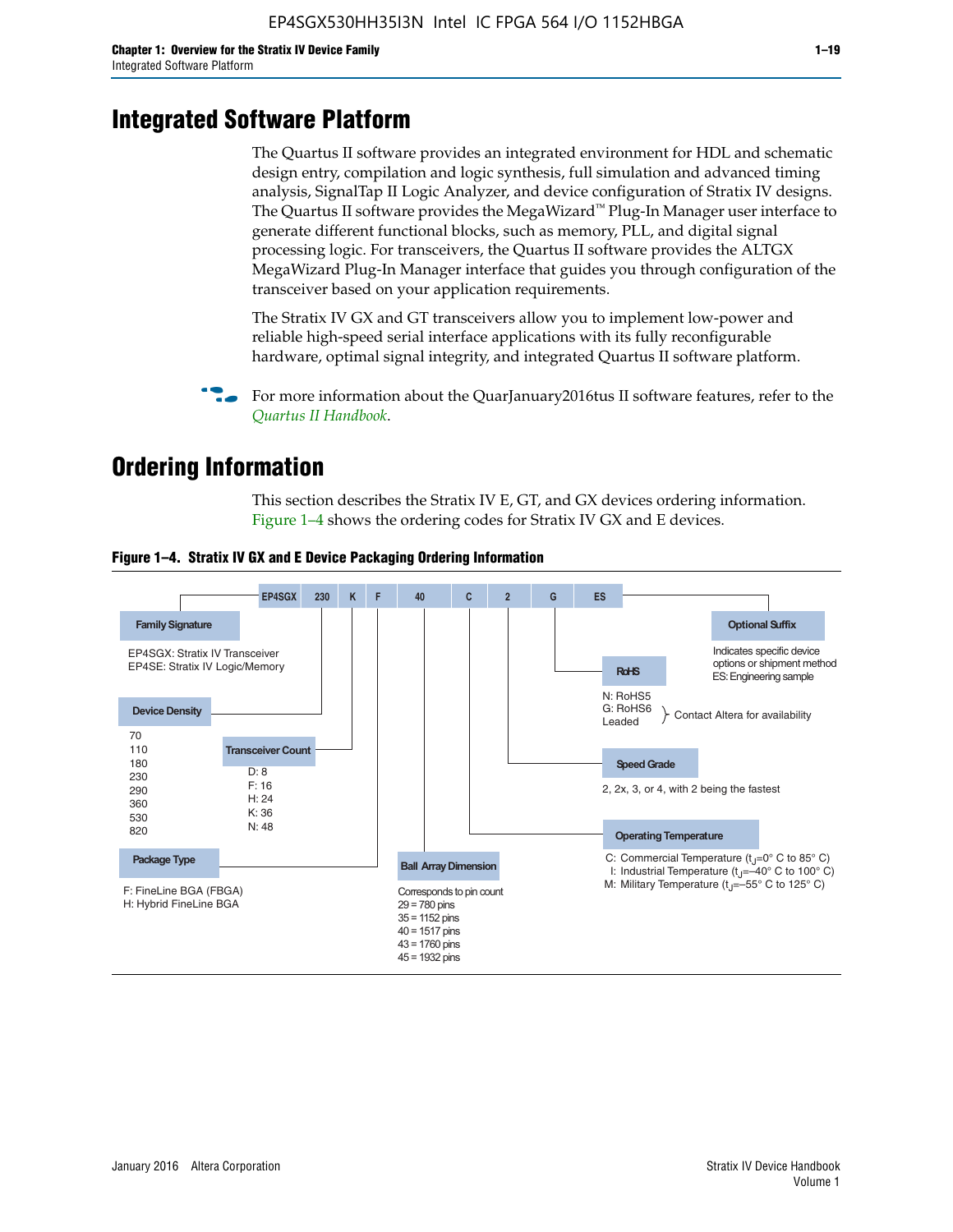Figure 1–5 shows the ordering codes for Stratix IV GT devices.





# **Document Revision History**

Table 1–10 lists the revision history for this chapter.

| Table 1–10. Document Revision History (Part 1 of 2) |  |  |  |  |  |
|-----------------------------------------------------|--|--|--|--|--|
|-----------------------------------------------------|--|--|--|--|--|

| <b>Date</b>       | Version | <b>Changes</b>                                         |
|-------------------|---------|--------------------------------------------------------|
| January 2016      | 3.5     | <b>Updated Figure 1–4 with new RoHS information</b>    |
| September 2012    | 3.4     | ■ Updated Table 1–1 to close FB $#30986$ .             |
|                   |         | Updated Table 1–2 and Table 1–5 to close FB $#31127$ . |
| June 2011         | 3.3     | Added military temperature to Figure 1–4.              |
| February 2011     | 3.2     | ■ Updated Table 1–7 and Table 1–8.                     |
|                   |         | $\blacksquare$ Applied new template.                   |
|                   |         | Minor text edits.                                      |
| <b>March 2010</b> |         | <b>Updated Table 1–1, Table 1–2, and Table 1–7.</b>    |
|                   | 3.1     | ■ Updated Figure $1-3$ .                               |
|                   |         | ■ Updated the "Stratix IV GT Devices" section.         |
|                   |         | Added two new references to the Introduction section.  |
|                   |         | Minor text edits.                                      |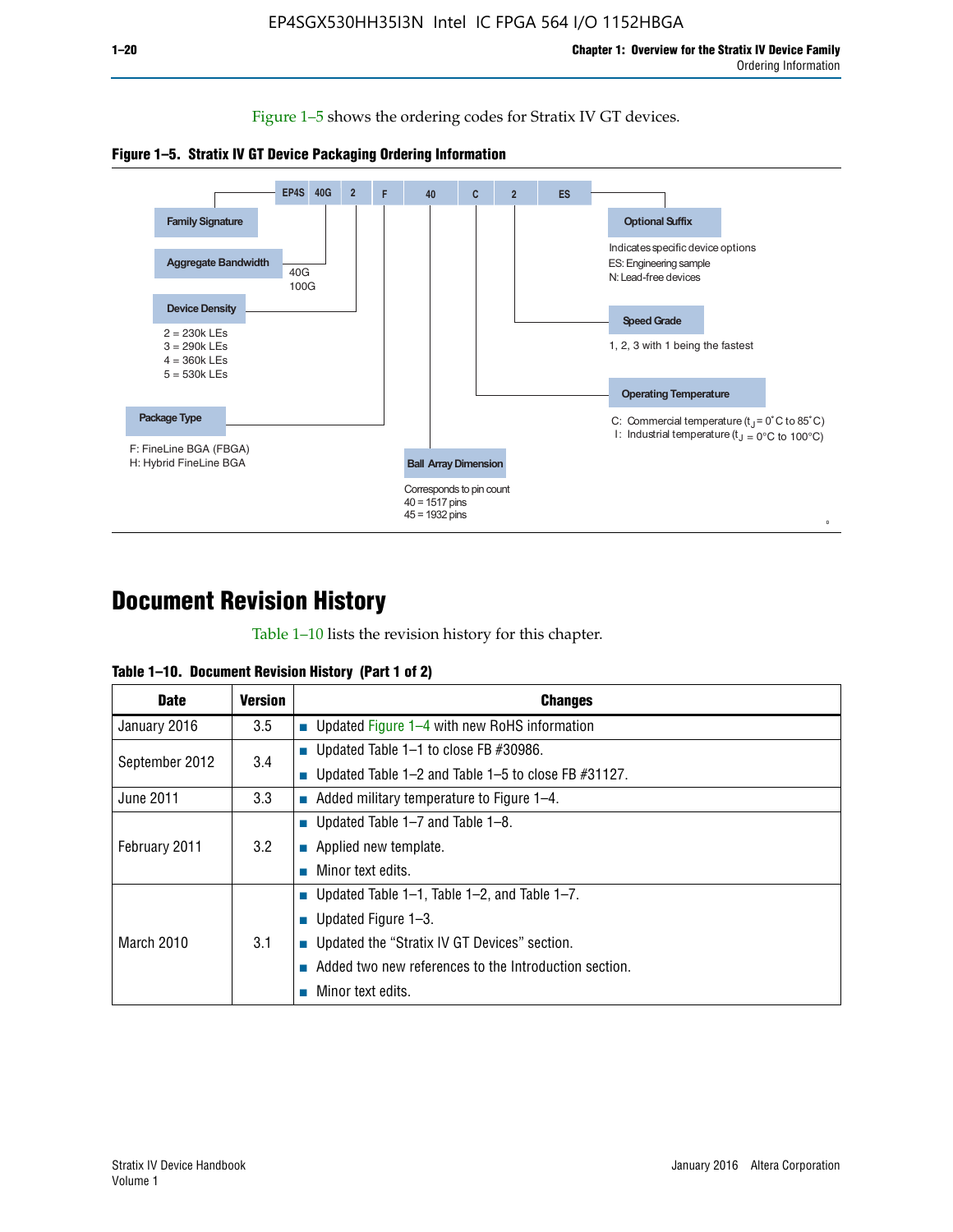#### **Table 1–10. Document Revision History (Part 2 of 2)**

| <b>Date</b>      | <b>Version</b> | <b>Changes</b>                                                                                                                                                                                                                                                                    |  |  |
|------------------|----------------|-----------------------------------------------------------------------------------------------------------------------------------------------------------------------------------------------------------------------------------------------------------------------------------|--|--|
|                  |                | ■ Updated the "Stratix IV Device Family Overview", "Feature Summary", "Stratix IV GT<br>Devices", "High-Speed Transceiver Features", "FPGA Fabric and I/O Features", "Highest<br>Aggregate Data Bandwidth", "System Integration", and "Integrated Software Platform"<br>sections. |  |  |
| November 2009    | 3.0            | $\blacksquare$ Added Table 1-3, Table 1-6, and Table 1-9.                                                                                                                                                                                                                         |  |  |
|                  |                | $\blacksquare$ Updated Table 1-1, Table 1-2, Table 1-4, Table 1-5, Table 1-7, and Table 1-8.                                                                                                                                                                                      |  |  |
|                  |                | ■ Updated Figure 1–3, Figure 1–4, and Figure 1–5.                                                                                                                                                                                                                                 |  |  |
|                  |                | $\blacksquare$ Minor text edits.                                                                                                                                                                                                                                                  |  |  |
| <b>June 2009</b> | 2.4            | $\blacksquare$ Updated Table 1-1.                                                                                                                                                                                                                                                 |  |  |
|                  |                | $\blacksquare$ Minor text edits.                                                                                                                                                                                                                                                  |  |  |
|                  |                | $\blacksquare$ Added Table 1–5, Table 1–6, and Figure 1–3.                                                                                                                                                                                                                        |  |  |
|                  |                | $\blacksquare$ Updated Figure 1-5.                                                                                                                                                                                                                                                |  |  |
| April 2009       | 2.3            | Updated Table $1-1$ , Table $1-2$ , Table $1-3$ , and Table $1-4$ .                                                                                                                                                                                                               |  |  |
|                  |                | ■ Updated "Introduction", "Feature Summary", "Stratix IV GX Devices", "Stratix IV GT<br>Devices", "Architecture Features", and "FPGA Fabric and I/O Features"                                                                                                                     |  |  |
|                  | 2.2            | ■ Updated "Feature Summary", "Stratix IV GX Devices", "Stratix IV E Device", "Stratix IV<br>GT Devices", "Signal Integrity"                                                                                                                                                       |  |  |
| March 2009       |                | Removed Tables 1-5 and 1-6                                                                                                                                                                                                                                                        |  |  |
|                  |                | $\blacksquare$ Updated Figure 1-4                                                                                                                                                                                                                                                 |  |  |
|                  |                | ■ Updated "Introduction", "Feature Summary", "Stratix IV Device Diagnostic Features",<br>"Signal Integrity", "Clock Networks", "High-Speed Differential I/O with DPA and Soft-<br>CDR", "System Integration", and "Ordering Information" sections.                                |  |  |
|                  |                | Added "Stratix IV GT 100G Devices" and "Stratix IV GT 100G Transceiver Bandwidth"<br>sections.                                                                                                                                                                                    |  |  |
| March 2009       | 2.1            | ■ Updated Table 1–1, Table 1–2, Table 1–3, and Table 1–4.                                                                                                                                                                                                                         |  |  |
|                  |                | $\blacksquare$ Added Table 1–5 and Table 1–6.                                                                                                                                                                                                                                     |  |  |
|                  |                | ■ Updated Figure 1–3 and Figure 1–4.                                                                                                                                                                                                                                              |  |  |
|                  |                | $\blacksquare$ Added Figure 1-5.                                                                                                                                                                                                                                                  |  |  |
|                  |                | Removed "Referenced Documents" section.                                                                                                                                                                                                                                           |  |  |
|                  | 2.0            | Updated "Feature Summary" on page 1-1.                                                                                                                                                                                                                                            |  |  |
| November 2008    |                | ■ Updated "Stratix IV Device Diagnostic Features" on page 1-7.                                                                                                                                                                                                                    |  |  |
|                  |                | Updated "FPGA Fabric and I/O Features" on page 1-8.                                                                                                                                                                                                                               |  |  |
|                  |                | $\blacksquare$ Updated Table 1-1.                                                                                                                                                                                                                                                 |  |  |
|                  |                | Updated Table 1-2.<br>П                                                                                                                                                                                                                                                           |  |  |
|                  |                | Updated "Table 1-5 shows the total number of transceivers available in the Stratix IV GT<br>Device." on page 1-15.                                                                                                                                                                |  |  |
| <b>July 2008</b> | 1.1            | Revised "Introduction".                                                                                                                                                                                                                                                           |  |  |
| May 2008         | 1.0            | Initial release.                                                                                                                                                                                                                                                                  |  |  |